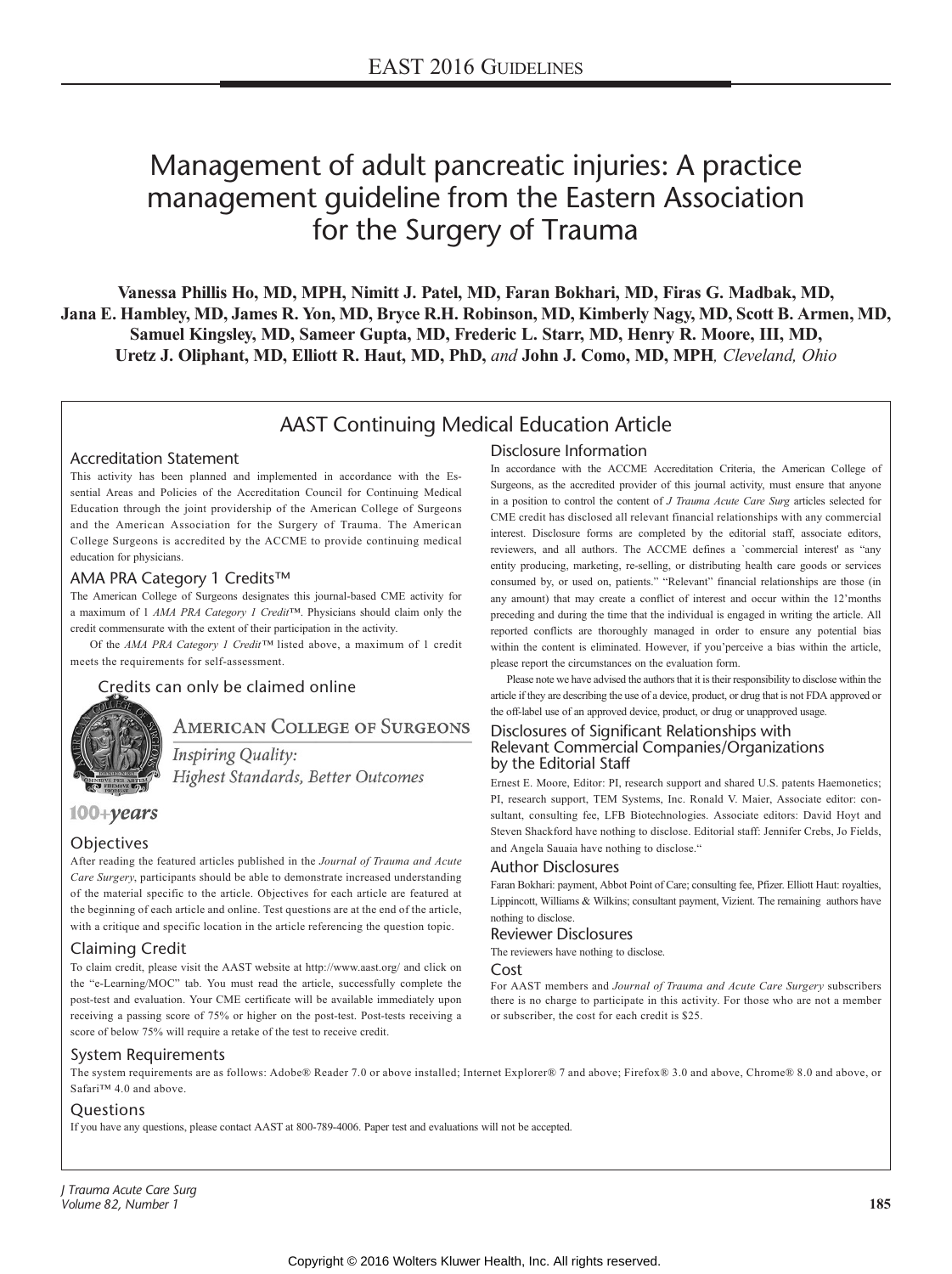| <b>BACKGROUND:</b>        | Traumatic injury to the pancreas is rare but is associated with significant morbidity and mortality, including fistula, sepsis, and       |
|---------------------------|-------------------------------------------------------------------------------------------------------------------------------------------|
|                           | death. There are currently no practice management guidelines for the medical and surgical management of traumatic pancreatic              |
|                           | injuries. The overall objective of this article is to provide evidence-based recommendations for the physician who is presented with      |
|                           | traumatic injury to the pancreas.                                                                                                         |
| <b>METHODS:</b>           | The MEDLINE database using PubMed was searched to identify English language articles published from January 1965 to                       |
|                           | December 2014 regarding adult patients with pancreatic injuries. A systematic review of the literature was performed, and the             |
|                           | Grading of Recommendations Assessment, Development and Evaluation framework was used to formulate evidence-based                          |
|                           | recommendations.                                                                                                                          |
| <b>RESULTS:</b>           | Three hundred nineteen articles were identified. Of these, 52 articles underwent full text review, and 37 were selected for guideline     |
|                           | construction.                                                                                                                             |
| <b>CONCLUSION:</b>        | Patients with grade I/II injuries tend to have fewer complications; for these, we conditionally recommend nonoperative or                 |
|                           | nonresectional management. For grade III/IV injuries identified on computed tomography or at operation, we conditionally recom-           |
|                           | mend pancreatic resection. We conditionally recommend against the routine use of octreotide for postoperative pancreatic fistula          |
|                           | prophylaxis. No recommendations could be made regarding the following two topics: optimal surgical management of grade V                  |
|                           | injuries, and the need for routine splenectomy with distal pancreatectomy. ( <i>J Trauma Acute Care Surg.</i> 2017;82: 185–199. Copyright |
|                           | © 2016 Wolters Kluwer Health, Inc. All rights reserved.)                                                                                  |
| <b>LEVEL OF EVIDENCE:</b> | Systematic review, level III.                                                                                                             |
| <b>KEY WORDS:</b>         | Pancreas; pancreatic injury; pancreatic trauma; practice management guideline.                                                            |

Traumatic injuries to the pancreas are infrequent but can be associated with major morbidity and mortality, including acute hemorrhage, pancreatic leaks, abscesses, fistulae, and pancreatitis.<sup>1</sup> Estimates for the incidence of pancreatic injury range from  $0.2\%$  to 12% of abdominal traumas.<sup>2–6</sup> Many factors, such as patient stability, the acuity of concomitant life-threatening injuries, and the need for damage control procedures, must therefore be balanced when considering the proper approach to pancreatic injury management.

Historically, injuries to the pancreas were described by injury location as involving the head, body, and/or tail of the pancreas.7–<sup>9</sup> Early taxonomy for pancreatic injury did not require determination of involvement of the pancreatic duct, even though surgeons have long believed that ductal injury is the principal cause of pancreatic-specific morbidity and mortality.10,11 The American Association for the Surgery of Trauma grading system, published in 1990, is a practical and prognostic way to describe pancreatic injury. With this system, typically, higher-grade injuries correlate with higher mortality and complications.2,12 Grades I and II include minor pancreatic contusions and lacerations that spare the pancreatic duct. Grade III injuries include pancreatic duct injuries at the body and tail, and grade IV injuries include ductal injuries at the pancreatic head. Grade V injuries include massive disruption of the pancreatic head.

Computed tomography (CT) scan is the diagnostic modality of choice in hemodynamically stable blunt abdominal trauma

patients to diagnose pancreatic injury. The sensitivities for detecting pancreatic injury are highly variable ranging from 47% to 79%, with newer-generation scanners being more sensitive.13,14 Identification of pancreatic duct injury using CT imaging also varied, with sensitivities ranging from 52% to 54% with specificities between 90% and 95%.13 Others have reported sensitivities from 91% to 95% with specificities of 91% to 100% pancreatic duct injury using multidetector CT scans.<sup>15,16</sup> Use of magnetic resonance cholangiopancreatography (MRCP) and endoscopic retrograde cholangiopancreatography (ERCP) for diagnostic tools for pancreatic injury are limited to case reports. However, the use of magnetic resonance imaging is believed to increase the diagnostic confidence of pancreatic injury according to Panda et al.<sup>16</sup> A review of the case series also showed that MRCP can be a useful tool for diagnostic purposes, whereas ERCP may provide diagnostic as well as therapeutic intervention but is limited due to the logistics of performing ERCP in general and the technical challenges of performing it in a multiple trauma patient with the risk of exacerbating the issue with pancreatitis.<sup>17</sup>

Therapeutic operative interventions for pancreatic injury are typically treated by drainage or suture repair for minor injuries, whereas more extensive injuries generally require pancreatic resection.<sup>4</sup> Surgeons have advocated various reconstruction options after resection, including gastrojejunostomy, Roux-en-Y reconstructions, and pancreaticoduodenectomy.18 Commonly reported complications have included fistulae, pseudocysts, intraabdominal

This study was presented at the 29th annual scientific assembly of the Eastern Association for Surgery of Trauma, January 12–16, 2016, in San Antonio, Texas.

Supplemental digital content is available for this article. Direct URL citations appear in the printed text, and links to the digital files are provided in the HTML text of this article on the journal's website [\(www.jtrauma.com\)](http://www.jtrauma.com).

Address for reprints: Vanessa P. Ho, MD, MPH, Division of Trauma, Surgical Critical Care, and Acute Care Surgery Case, Department of Surgery, Western Reserve University, 11100 Euclid Avenue, Cleveland, OH; email: Vanessa.Ho@uhhospitals.org.

DOI: 10.1097/TA.0000000000001300

Submitted: September 14, 2016, Accepted: September 17, 2016, Published online: October 25, 2016.

From the Division of Trauma, Department of Surgery (V.P.H., J.E.H.), Surgical Critical Care and Acute Care Surgery, University Hospitals Cleveland Medical Center; Division of Trauma, Department of Surgery (N.J.P., J.J.C.), Critical Care, Burns, and Acute Care Surgery, MetroHealth Medical Center, Cleveland, Ohio; Department of Trauma and Burn (F.B., K.N., S.G., F.L.S.), John H. Stroger, Jr. Hospital of Cook County, Chicago, Illinois; Department of Surgery (F.G.M.), University of Florida College of Medicine, Jacksonville, Florida; Department of Surgery (J.R.Y.), Swedish Medical Center, Englewood, Colorado; Division of Trauma and Burns, Department of Surgery (B.R.H.R.), Harborview Medical Center, University of Washington, Seattle, Washington; Division of Trauma, Department of Surgery (S.B.A.), Acute Care, & Critical Care Surgery, Penn State Hershey College of Medicine, Hershey, Pennsylvania; Department of Surgery (S.K.), Illinois Masonic Hospital, Chicago; Department of Surgery (H.R.M., U.J.O.), University of Illinois College of Medicine, Urbana, Illinois; and Division of Acute Care Surgery, Department of Surgery (E.R.H.), the Johns Hopkins University School of Medicine, Baltimore, Maryland.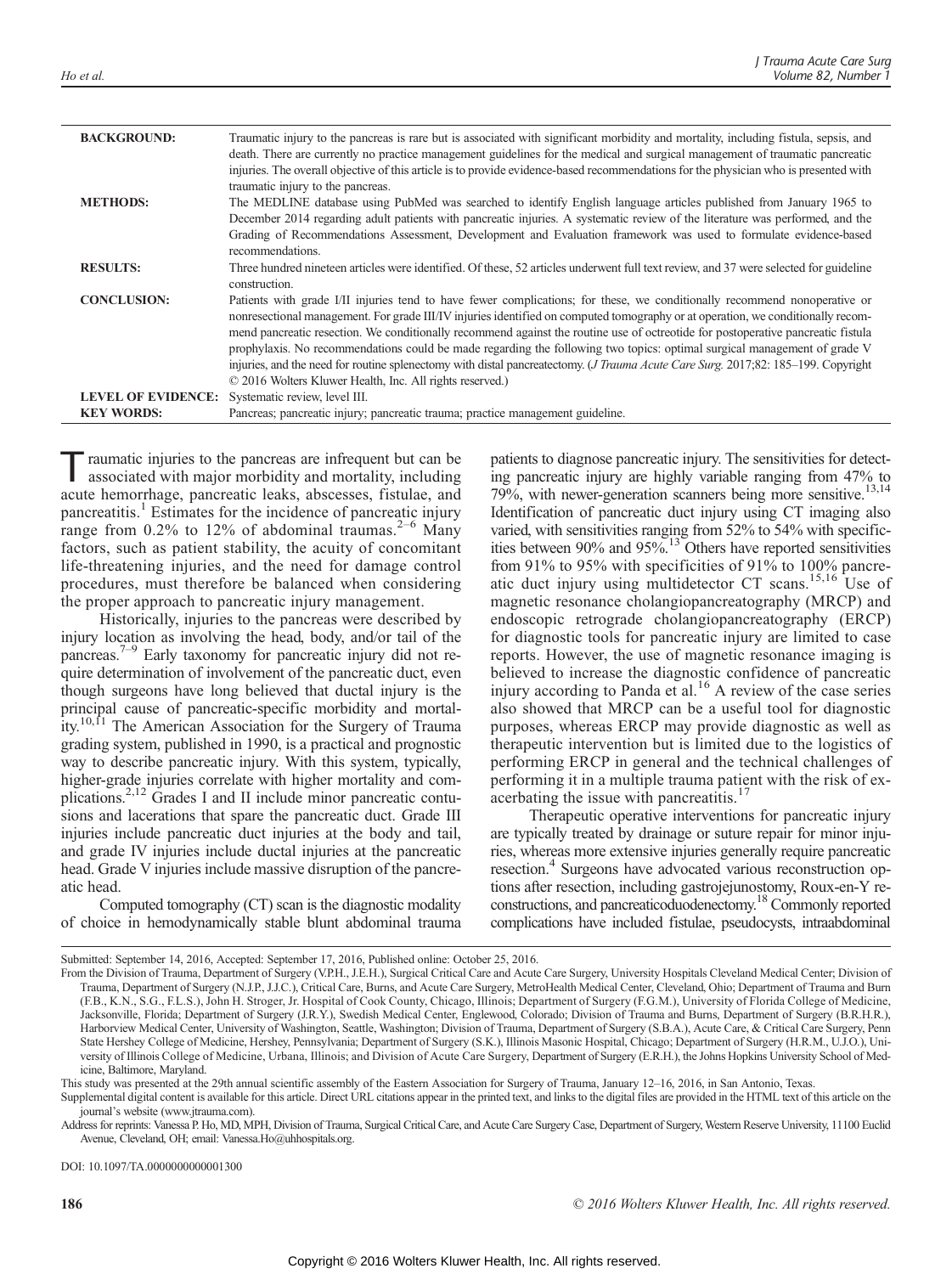| Outcome<br>of Interest                | PICO <sub>1</sub><br><b>Treatment of</b><br><b>Low-Grade Injury</b><br>Diagnosed by CT | PICO 2 Treatment of PICO 3 Operative PICO 4 Operative<br><b>High-Grade Injury</b><br>Diagnosed by CT | <b>Treatment of</b> | <b>Treatment of</b><br>Low-Grade Injury High-Grade Injury Grade V Injury | PICO <sub>5</sub><br><b>Treatment of</b> | <b>PICO 6 Routine</b><br><b>Postoperative</b><br><b>Fistula Prophylaxis</b><br><b>With Octreotide</b> | <b>PICO 7 Routine</b><br><b>Splenectomy</b><br><b>With Distal</b><br>Pancreatectomy |
|---------------------------------------|----------------------------------------------------------------------------------------|------------------------------------------------------------------------------------------------------|---------------------|--------------------------------------------------------------------------|------------------------------------------|-------------------------------------------------------------------------------------------------------|-------------------------------------------------------------------------------------|
| Mortality                             | 8                                                                                      | 9                                                                                                    | 8                   | 9                                                                        | 9                                        |                                                                                                       |                                                                                     |
| Chronic<br>pancreatitis               |                                                                                        |                                                                                                      |                     |                                                                          |                                          |                                                                                                       |                                                                                     |
| Pancreatic fistula<br>and/or leak     | 8                                                                                      | 8                                                                                                    | 8                   | 8                                                                        | 8                                        | 8                                                                                                     |                                                                                     |
| Sepsis                                |                                                                                        |                                                                                                      |                     | 8                                                                        | 8                                        |                                                                                                       |                                                                                     |
| Hospital length<br>of stay            | 6                                                                                      |                                                                                                      |                     | 6                                                                        |                                          |                                                                                                       |                                                                                     |
| Intensive care unit<br>length of stay | 5                                                                                      | 6                                                                                                    | 5                   | 6                                                                        | 5                                        |                                                                                                       |                                                                                     |
| Intraabdominal<br>abscess             |                                                                                        |                                                                                                      |                     |                                                                          |                                          |                                                                                                       |                                                                                     |
| Time to closure of<br>pancreatic leak |                                                                                        |                                                                                                      |                     |                                                                          |                                          |                                                                                                       |                                                                                     |
| Operative time                        |                                                                                        |                                                                                                      |                     |                                                                          |                                          |                                                                                                       |                                                                                     |
| <b>Blood</b> loss                     |                                                                                        |                                                                                                      |                     |                                                                          |                                          |                                                                                                       |                                                                                     |

#### TABLE 1. Outcome Importance for Each PICO

abscesses, and pancreatitis.<sup>9</sup> Pancreaticoduodenectomy was recommended by Foley and Fry<sup>18</sup> in 1969 as an aggressive approach for destructive pancreatic head injuries to curtail bleeding and ensure removal of all devitalized tissue. More recent advancements in surgical

trauma care have introduced additional strategies, such as increased use of nonoperative management, endoscopic stenting for ductal injuries, and damage control surgery.<sup>19–21</sup> It is currently unknown which management strategies lead to the most favorable outcomes.



Figure 1. Included studies and PICO questions addressed.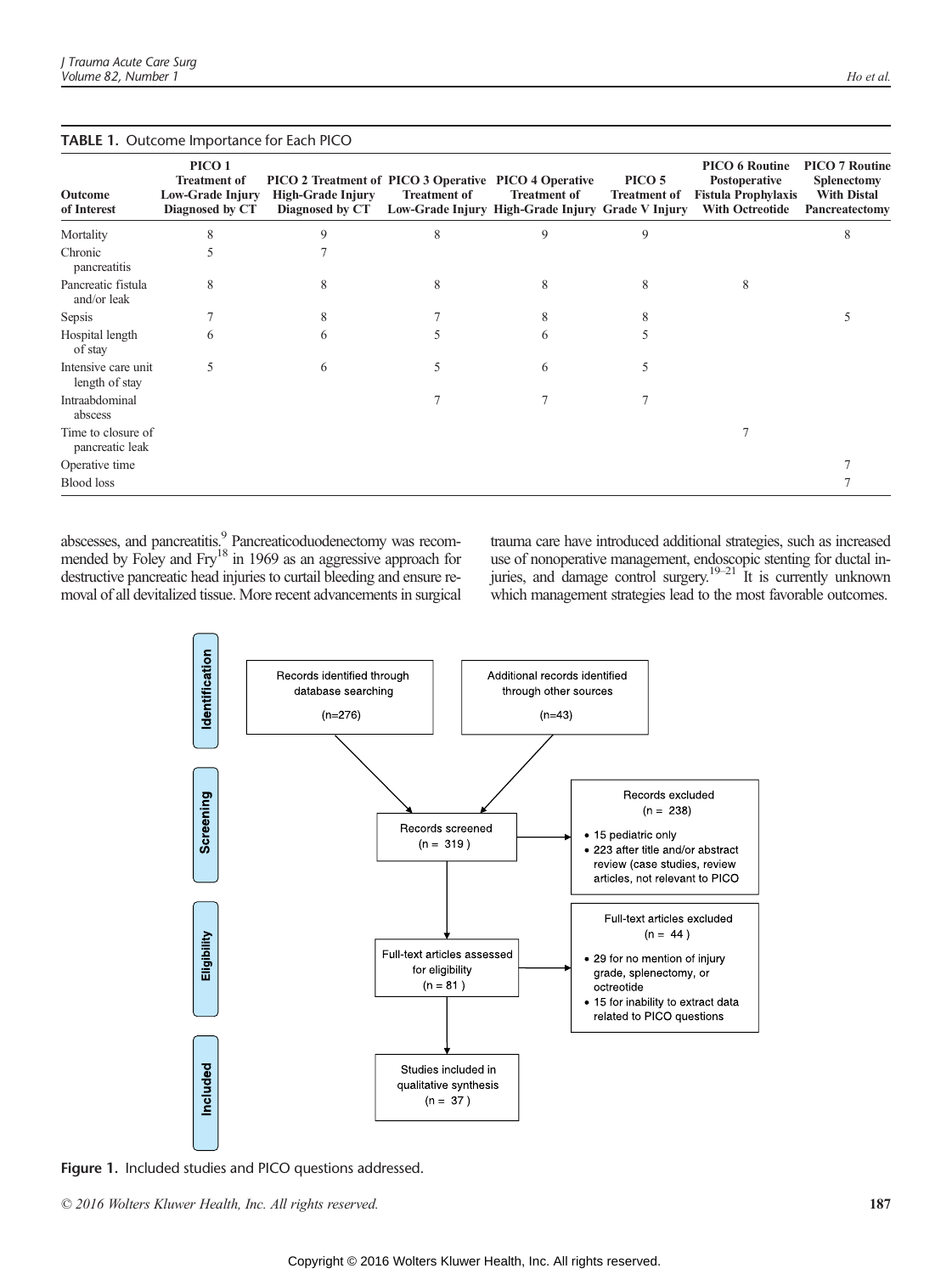Our group investigated treatment strategies by severity (American Association for the Surgery of Trauma grade) of pancreatic injury. Additionally, we investigated two other common management decisions: first, whether octreotide should routinely be used after pancreatic surgery to prevent the development of pancreatic fistulae; and second, whether splenectomy should routinely be performed concomitant with distal pancreatectomy. To address these concerns in an objective and transparent manner, the Guidelines Section of the Eastern Association for the Surgery of Trauma used the Grading of Recommendations Assessment, Development and Evaluation (GRADE) methodology for this work.22,23 The overall objective of this article was to provide evidence-based recommendations for the physician who is presented with traumatic injury to the pancreas.

#### **OBJECTIVES**

The objective of this guideline was to determine optimal treatment for patients with pancreatic injuries. We created a set of Population, Intervention, Control, Outcome (PICO) questions, as follows:

#### PICO 1

For adults with grade I/II injury to the pancreas identified by CT scan (P), should operative intervention (I) or nonoperative management (C) be performed?

#### PICO 2

For adults with grade III/IV injury to the pancreas identified by CT scan (P), should operative intervention (I) or nonoperative management (C) be performed?

#### PICO 3

For adults undergoing an operation who are intraoperatively found to have a grade I/II pancreas injury (P), should resectional (I) or nonresectional management (C) be performed?

#### PICO 4

For adults undergoing an operation who are intraoperatively found to have a grade III/IV pancreas injury (P), should resectional (I) or nonresectional management (C) be performed?

#### PICO 5

For adults with total destruction of the head of the pancreas (grade V) (P), should pancreaticoduodenectomy (I) or surgical treatment other than pancreaticoduodenectomy (C) be performed?

### PICO 6

For adults who have undergone an operation for pancreatic trauma (P), should routine octreotide prophylaxis (I) or no octreotide (C) be used?

#### PICO 7

For adults undergoing distal pancreatectomy for trauma (P), should routine splenectomy (I) or splenic preservation (C) be performed?

## OUTCOME MEASURE TYPES

Relevant outcomes were established by the committee members a priori. Importance of each outcome was independently rated by each member of the subcommittee on a scale of 1 to 9 as described by the GRADE methodology.<sup>23</sup> Critical outcomes are scored 7 to 9, important outcomes are scored 4 to 6, and limited importance outcomes are scored 1 to 3. Outcome scores for each outcome for each PICO are presented in Table 1. Critical and important outcomes were considered in our review.

## IDENTIFICATION OF REFERENCES

A systematic search of the MEDLINE database using PubMed was performed on December 9, 2014, with the assistance of a professional librarian using the following search terms: ("Pancreas/surgery" [MeSH] AND ("wounds and injuries" [MeSH Terms] OR ("wounds" [All Fields] AND "injuries" [All Fields]) OR "wounds and injuries" [All Fields])). Related articles and bibliographies of included studies and reviews were searched manually. We only included Englishlanguage retrospective and prospective studies from January 1965 until December 2014. Articles that did not describe ductal injuries (either by anatomic description or by formal grading system) were excluded.

Three hundred nineteen articles were screened for relevance. Fifty-two articles were reviewed in full by the subcommittee members. Fifteen additional articles were excluded because data were not grouped by pancreatic injury severity or treatment methodology and outcomes could not be extracted. Thirty-seven articles were included for data extraction (Fig. 1); included articles were single or multiple institution retrospective studies or case series, as well as a single prospective randomized trial that compared closed suction and sump for postoperative drainage of the pancreas. Twentynine articles were reviewed for PICOs 1 to 5, two articles were reviewed for PICO 6, and 13 articles were reviewed for PICO 7.

## DATA EXTRACTION AND METHODOLOGY

Each article was reviewed by two subcommittee members to ensure concordance. If discordance occurred, a third subcommittee member re-reviewed the article. Data were then entered into a Microsoft Excel (Microsoft, Redmond, WA) spreadsheet. All entered data were checked in triplicate by the primary investigator to ensure accuracy. The quality of evidence was evaluated for each of the following domains: risk of bias, inconsistency, indirectness, imprecision, and publication bias.

Within the literature, there was no uniform definition for pancreatic leak, fistula, sepsis, or mortality. Resectional management was defined as a procedure in which pancreatic tissue was removed by the surgeon in a manner that required transection of the pancreas (such as a distal pancreatectomy or a pancreaticoduodenectomy). Conversely, if no resection was performed, this was defined as nonresectional management; this generally included pancreatic repair, debridement, and placement of drains. Deaths were included if they were "pancreas-related" or not specified. Deaths attributed to causes other than the pancreatic injury were not extracted for pooled analysis but were noted for discussion. Intraoperative deaths and preoperative deaths were also not included in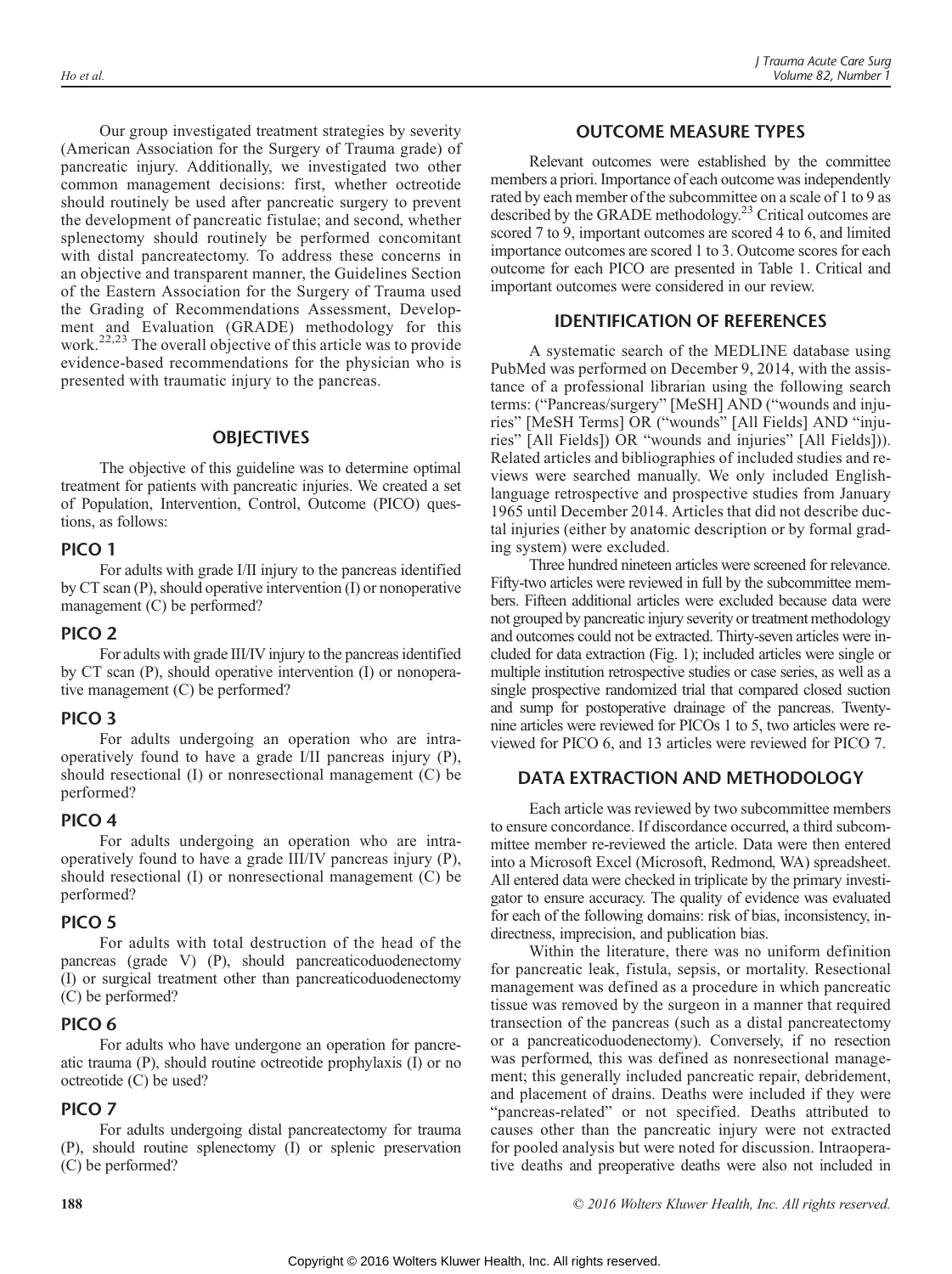| TABLE 2. Treatment of Low-Grade Injury Diagnosed by CT (PICO 1)                          |                 |                            |                           |                      |      |                         |                                                                                                                                                                  |                  |                            |                                                                                          |
|------------------------------------------------------------------------------------------|-----------------|----------------------------|---------------------------|----------------------|------|-------------------------|------------------------------------------------------------------------------------------------------------------------------------------------------------------|------------------|----------------------------|------------------------------------------------------------------------------------------|
| PICO 1: Operative Compared With Nonoperative Management for Grade I/II Pancreatic Trauma |                 |                            |                           |                      |      |                         |                                                                                                                                                                  |                  |                            |                                                                                          |
|                                                                                          |                 |                            | <b>Quality Assessment</b> |                      |      |                         |                                                                                                                                                                  |                  | <b>Summary of Findings</b> |                                                                                          |
|                                                                                          |                 |                            |                           |                      |      |                         | <b>Study Event Rates (%)</b>                                                                                                                                     |                  |                            | <b>Anticipated Absolute Effects</b>                                                      |
| (Studies) Follow-up<br>No. Participants                                                  | Risk of<br>Bias | Inconsistency Indirectness |                           | Imprecision          | Bias | of Evidence             | Publication Overall Quality With Nonoperative With Operative Relative Effect Nonoperative<br>Management                                                          | Management       | $(95%$ CI                  | Management Operative Management<br><b>Risk Difference With</b><br><b>Risk With</b>       |
| 68 (10 studies)<br>Death                                                                 | Serious         | Not serious                | Serious*                  | Serious*             | None | VERY LOW<br>$\bigoplus$ | 0/40(0.0%)                                                                                                                                                       | $0/28$ $(0.0\%)$ | Not estimable              | (0 fewer to 0 more)<br>$0$ fewer per $1000$<br>Study population<br>0 per 1000            |
| Chronic pancreatitis<br>44 (4 studies)                                                   | Serious         | Not serious                | Serious*                  | Serious <sup>*</sup> | None | ⊕oo Very low            | 2/22 (9.1%)                                                                                                                                                      | $0/22$ $(0.0\%)$ | Not estimable              | (211 fewer to 29 more)<br>91 fewer per 1,000<br>Study population<br>91 per 1,000         |
| Pancreatic fistula or leak<br>66 (7 studies)                                             | Serious*        | Not serious                | Serious*                  | Serious*             | None | ⊕ooo Very low           | $3/44$ $(6.8\%)$                                                                                                                                                 | $0/22(0.0\%)$    | Not estimable              | (143 fewer to 6 more)<br>68 fewer per 1,000<br>Study population<br>68 per 1,000          |
| 36 (3 studies)<br>Sepsis                                                                 | Serious*        | Not serious                | Serious*                  | Serious*             | None | ⊕oo Very low            | $0/14(0.0\%)$                                                                                                                                                    | $0/22(0.0\%)$    | Not estimable              | $(0)$ fewer to $0$ more)<br>$0$ fewer per $1,000$<br>Study population<br>$0$ per $1,000$ |
|                                                                                          |                 |                            |                           |                      |      |                         | *Small sample sizes, with no direct comparisons between groups, varying definitions of outcomes, few reported presence or absence of outcomes, inadequate power. |                  |                            |                                                                                          |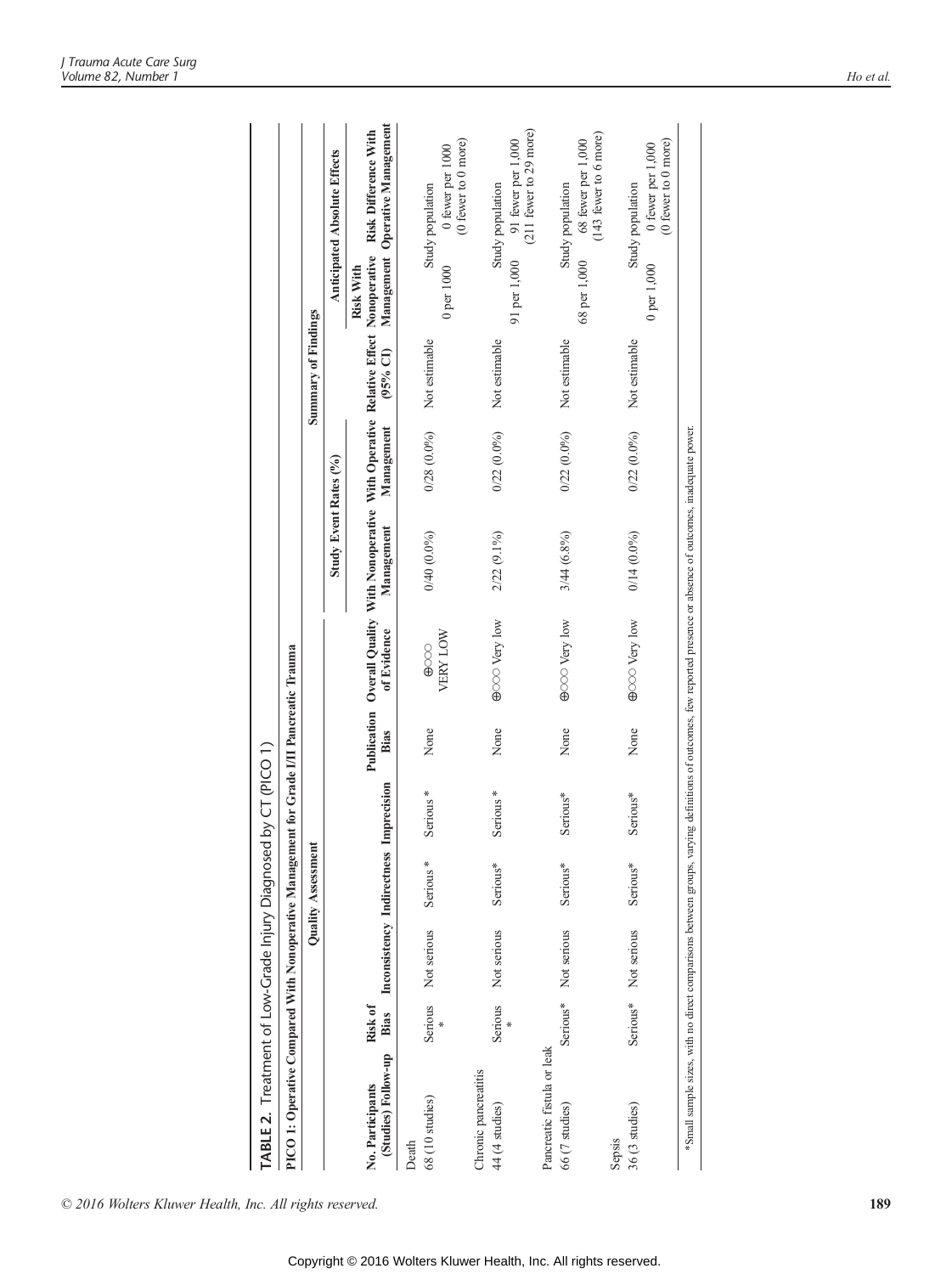| TABLE 3. Treatment of High-Grade Injury Diagnosed by CT (PICO 2)                                                                                                 |                 |                            |                           |                      |                            |                                   |                                    |                                              |                            |                                                                                                    |  |
|------------------------------------------------------------------------------------------------------------------------------------------------------------------|-----------------|----------------------------|---------------------------|----------------------|----------------------------|-----------------------------------|------------------------------------|----------------------------------------------|----------------------------|----------------------------------------------------------------------------------------------------|--|
| PICO 2: Operative Compared With Nonoperative Management for Grade IIIIV Pancreatic Trauma                                                                        |                 |                            |                           |                      |                            |                                   |                                    |                                              |                            |                                                                                                    |  |
|                                                                                                                                                                  |                 |                            | <b>Quality Assessment</b> |                      |                            |                                   |                                    |                                              | <b>Summary of Findings</b> |                                                                                                    |  |
|                                                                                                                                                                  |                 |                            |                           |                      |                            |                                   | <b>Study Event Rates (%)</b>       |                                              |                            | <b>Anticipated Absolute Effects</b>                                                                |  |
| (Studies) Follow-up<br>No. Participants                                                                                                                          | Risk of<br>Bias | Inconsistency indirectness |                           | Imprecision          | Publication<br><b>Bias</b> | Quality of<br>Evidence<br>Overall | Nonoperative<br>Management<br>With | With Operative Relative Effect<br>Management | $(95%$ CI)                 | <b>Risk Difference</b><br>With Operative<br>Management<br>Nonoperative<br>Management<br>Risk With  |  |
| 40 (7 studies)<br>Death                                                                                                                                          | Serious*        | not serious                | serious *                 | serious *            | none                       | Very low<br>$\frac{1}{\theta}$    | 1/16 (6.3%)                        | $1/24$ (4.2%)                                | RR 0.67                    | $(164$ fewer to $122$ more)<br>$(0.04 - 9.91)$ 63 per 1,000 20 fewer per 1,000<br>Study population |  |
| Chronic pancreatitis<br>$27(4$ studies)                                                                                                                          | serious*        | not serious                | serious*                  | serious <sup>*</sup> | none                       | Very low<br>$\frac{1}{\theta}$    | $0/11(0.0\%)$                      | $0/16(0.0\%)$                                | not estimable              | $0$ fewer per $1,000$<br>Study population<br>0 per 1000                                            |  |
| Pancreatic fistula<br>39 (6 studies)<br>or leak                                                                                                                  | Serious*        | Not serious                | Serious*                  | Serious*             | None                       | Very low<br>$\frac{1}{\theta}$    | 9/15 (60.0%)                       | $7/24$ $(29.2%$ RR 0.49                      |                            | (0 fewer to 0 more)<br>$(0.23 - 1.03)$ 600 per 1,000 308 fewer per 1,000<br>Study population       |  |
| 22 (3 studies)<br>Sepsis                                                                                                                                         | Serious*        | Not serious                | Serious*                  | Serious*             | None                       | Very low<br>$\frac{1}{2}$         | 1/9 (11.1%)                        | $0/13(0.0\%)$                                | Not estimable              | (616 fewer to 1 fewer)<br>111 per 1,000 111 fewer per 1,000<br>Study population                    |  |
| *Small sample sizes, with no direct comparisons between groups, varying definitions of outcomes, few reported presence or absence of outcomes, inadequate power. |                 |                            |                           |                      |                            |                                   |                                    |                                              |                            | $(316$ fewer to $94$ more)                                                                         |  |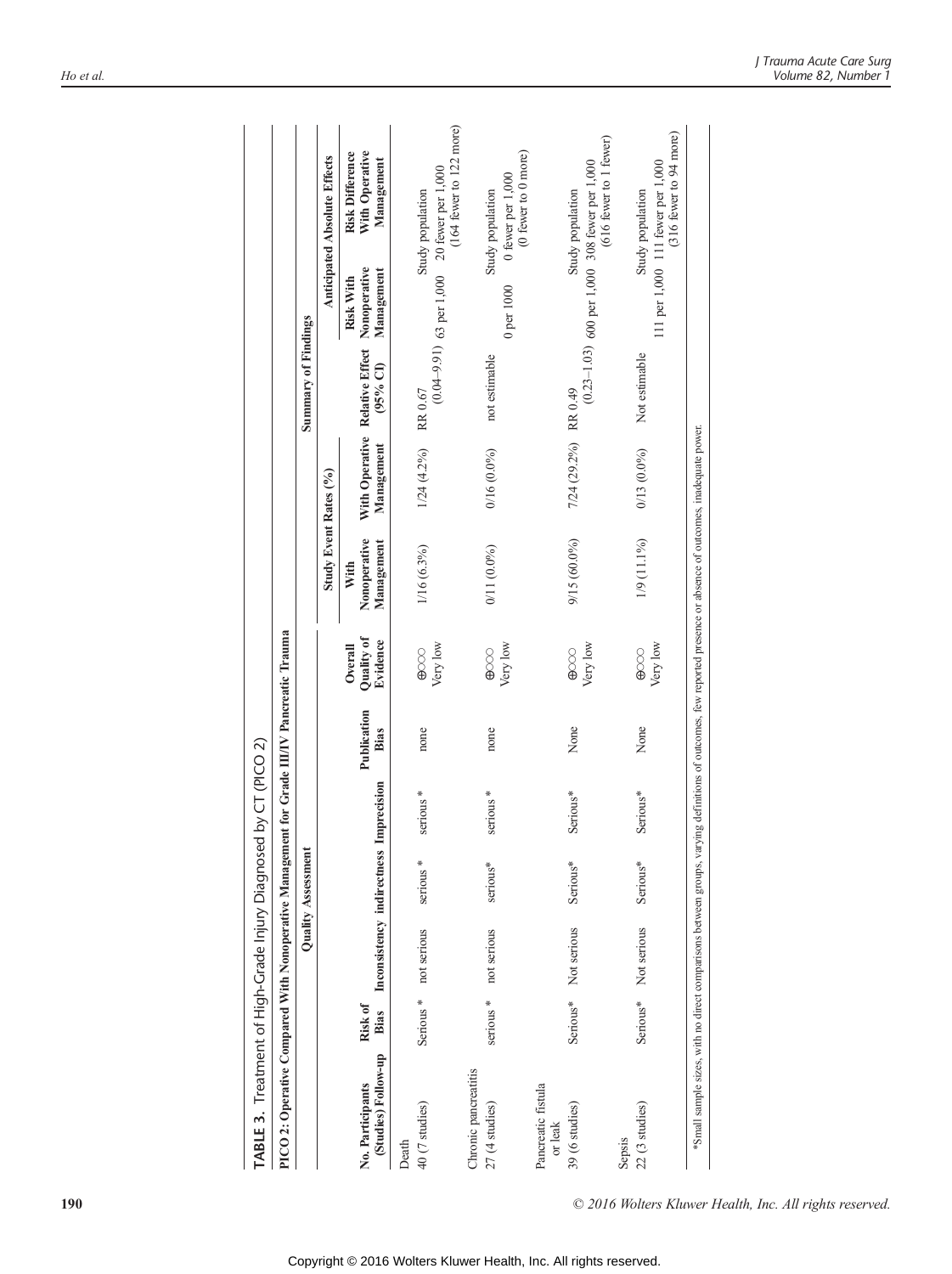pooled analysis, because the committee felt that pancreatic injuries do not generally lead to immediate death; intraoperative and preoperative deaths are likely secondary to associated injuries. Pseudocysts and peripancreatic fluid collections that required intervention were included as pancreatic fistulae/ leaks. Failure of nonoperative management was noted, although not a formal outcome for PICO questions, as a possible outcome for nonoperatively managed patients. This was defined as patients who required operative intervention after initial plan for nonoperative management. Data for each outcome were analyzed using STATA/SE, 14.0 (College Station, TX). Summary of findings tables were created using GRADEpro software [\(http://gdt.guidelinedevelopment.org/\)](http://gdt.guidelinedevelopment.org/). Data were pooled and relative risk and risk differences were calculated, with 95% confidence intervals. Subcommittee members weighed the pooled data outcomes and literature quality to determine recommendations for each PICO question. The strength of the recommendations was based on the evidence, risk-versus-benefit ratio, and patient values.

#### RESULTS

## Treatment of Low-Grade Injury Diagnosed by Ct (PICO 1)

For adult patients with grade I/II injuries to the pancreas identified by CT scan, should operative intervention or nonoperative management be performed?

#### Qualitative Synthesis

Overall, 124 patients in 11 studies were identified (Table 2). $2,5,15,24-31$  The quality of evidence was very low for all outcomes due to inadequate power, lack of direct comparisons between groups, varying definitions of outcomes, and limited reporting of outcomes. Of these, 62 patients in 3 studies were in the operative group, and 62 patients over 10 articles had no operation. There were no mortalities and no reports of sepsis in either group; there were also no reports of pancreatitis or fistula in the operatively managed group. Two (9.1%) of 22 nonoperativly managed patients developed pancreatitis and three (6.8%) of 44 nonoperatively managed patients developed a fistula. One nonoperatively managed patient with a pseudocyst died from an unrelated complication.27 Length of stay (LOS) was not consistently reported; one article reported mean LOS to be 33 days in the operative group. Four other articles reported mean LOS to be from 10 to 24 days. Intensive care unit (ICU) LOS was reported in one article in each group and was 16 days. LOS data could not be pooled for statistical analysis.

The largest study to describe nonoperatively managed patients was by Lee et al,<sup>28</sup> which described outcomes of hemodynamically stable blunt trauma patients. All patients underwent contrast-enhanced CT scan with a 72-second delay to obtain portal-venous phase images. Lacerations of more than 50% of pancreatic thickness were classified as "highly likely" to have injury of the main pancreatic duct, which was verified by ERCP, MRCP, or surgery. Of 22 nonoperatively managed patients without duct injury, one developed a fistula.

The largest study to address the operative arm was by Teh et al.<sup>15</sup> This study described the ability of CT scan to diagnose pancreatic injury. Thirty-eight patients had a CT scan performed, of whom 22 had operative management, after imaging, for grade I/II injuries. There were no pancreas-related complications in this group. In this study, CTwas 91% sensitive and 91% specific for the identification of pancreatic duct injury. Velmahos et al.<sup>14</sup> also reported CT diagnostic accuracy in a multicenter analysis of 230 blunt trauma patients. CT scan was performed for 200 of the 230 patients, and an injury was missed in 30 (15%), resulting in an overall sensitivity of 85%. This group reported no deaths attributable to low-grade pancreatic injuries, although outcomes were not stratified by treatment and were not included in pooled data.

#### Recommendation

We conditionally recommend nonoperative management for grade I/II pancreatic injuries diagnosed by CT scan. Nonoperative management appears to have low morbidity. If the pancreatic duct is not definitively intact, it seems reasonable to further evaluate the duct with additional tests, such as ERCP or MRCP, because this may change the grade of the injury and therefore the recommended treatment plan.

#### RESULTS

## Treatment of High-Grade Injury Diagnosed by Ct (PICO 2)

For adult patients with grade III/IV injuries to the pancreas identified on CT scan, should operative intervention or nonoperative management be performed?

#### Qualitative Synthesis

Overall, 103 patients were identified in 8 articles (Table 3).<sup>2,15,20,21,27,30–32</sup> The quality of evidence was very low for all outcomes due to inadequate power, lack of direct comparisons between groups, varying definitions of outcomes, and limited reporting of outcomes of interest. Eighty-seven patients were operatively managed, and 16 patients were managed nonoperatively. Mortality data were available for 24 patients in the operative group and 16 in the nonoperative group; one patient died in each group. Twenty-nine percent (7 of 24) of operatively managed patients developed a fistula, compared with 60% (9 of 15) of patients who did not undergo an operation ( $p = 0.09$ ). Sepsis was rarely reported, and there were no cases of chronic pancreatitis reported. For articles who reported patients who were operatively managed, mean LOS ranged from 17 to 104 days; this was 14 to 27 days in nonoperatively managed patients. These results could not be pooled to determine statistical significance.

The largest studies addressing this PICO were by Teh et al<sup>15</sup> (11 patients, all operatively managed), Kim et al,<sup>27</sup> and Pata et al.<sup>30</sup> (six patients, all nonoperatively managed). Kim et al.<sup>27</sup> described 11 patients; eight of those patients underwent an operation, whereas three patients underwent nonoperative management with stents placed at ERCP. All three nonoperatively managed patients had an intracapsular leak from the main pancreatic duct; two developed a pseudocyst. Of the eight patients who were managed with an operation, there were three pseudocysts; one patient died on hospital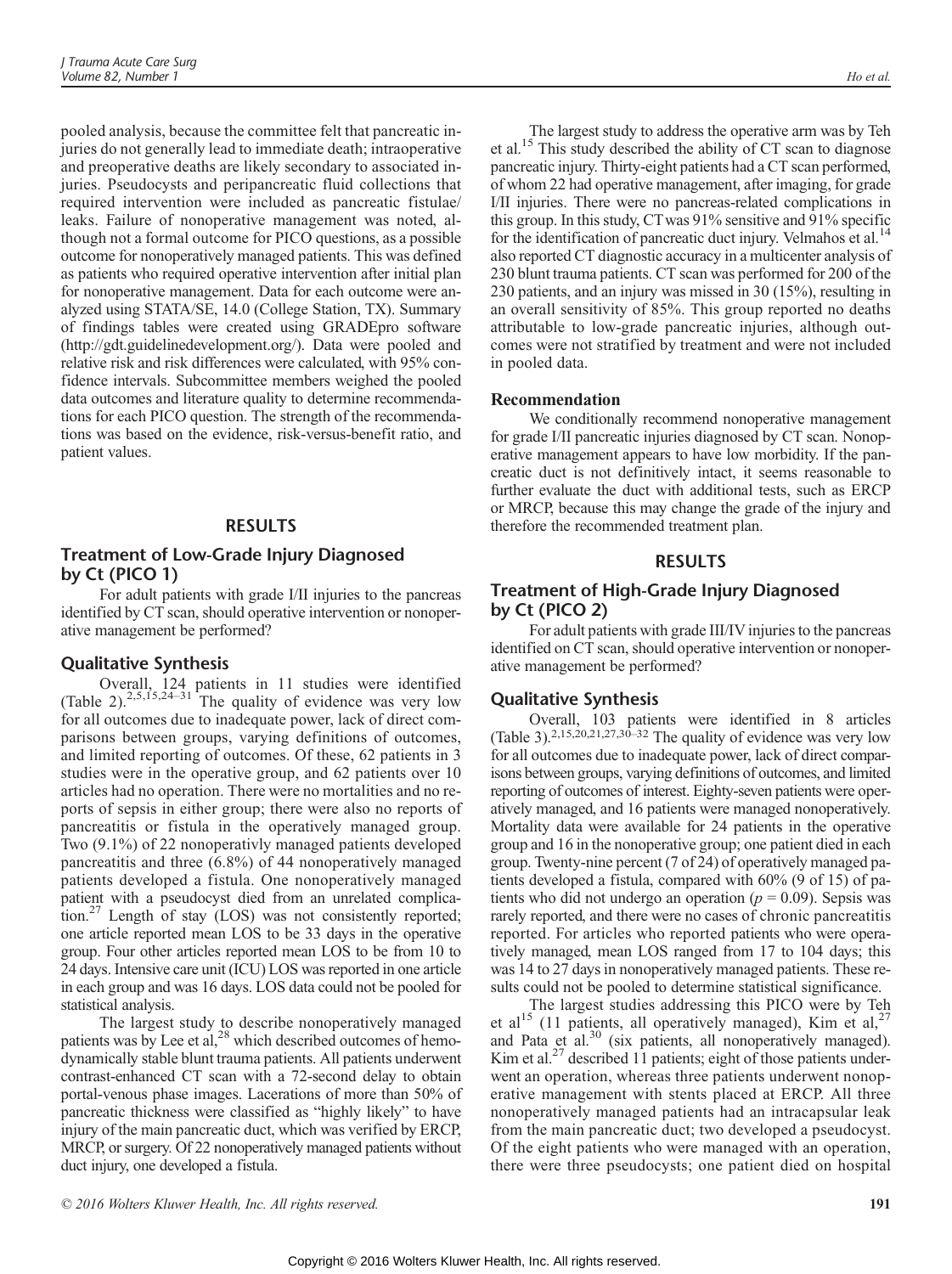day 48 after developing an enterocutaneous fistula and respiratory failure. We included this death in our pooled analysis, because it is unclear if the pancreatic injury contributed to the patient's death. In the article by Teh et al,  $^{15}$  11 patients with ductal injury underwent distal pancreatic resection; none of these patients died from pancreas-related complications and one patient developed a low-output fistula that resolved after 5 weeks. Pata et al.<sup>30</sup> reported six nonoperatively managed patients with grade III injuries, of whom two developed fistulae. One death was noted in the nonoperative management group, which occurred in a blunt trauma patient who clinically declined after a pancreatic stent was placed at 28 hours, and subsequently had a distal pancreatectomy at 60 hours. This patient died from sepsis on hospital day  $5.^{20}$ 

Nonoperative management failures are important for clinician consideration, but were not statistically analyzed because this outcome only pertains to the nonoperative group. The largest series describing failure of nonoperative management of pancreatic injuries was described by Velmahos et al.,<sup>14</sup> who reported 97 patients with blunt pancreatic and duodenal injuries (mostly grade I or grade II) who were initially managed nonoperatively. Nonoperative management failed in 10% (six pancreatic injuries, three duodenal injuries, and one with both). Four patients with grade III or IV injuries to the pancreas and duodenum had nonoperative management attempted, and two failed (50%), both requiring operations for clinical decline. Complications after failure of nonoperative management was 30%, compared with patients who did not require surgery (8%), although this was not statistically significant.

#### Recommendation

We conditionally recommend operative management for grade III/IV pancreatic injuries diagnosed by CT scan. Although there was no statistically significant difference between groups for any single outcome, our group feels that there is a cumulative trend toward increased morbidity after nonoperative management. Treatment failures after nonoperative management occur regularly, and treatment delays likely contribute to morbid complications and death.

## RESULTS

## Operative Management of Low-Grade Injury (PICO 3)

For adults undergoing an operation who are intraoperatively found to have a grade I/II pancreas injury, should resectional or nonresectional management be performed?

## Qualitative Synthesis

Overall, 299 patients were identified in 14 articles (Table 4).<sup>5,24,25,29,31,33–41</sup> The quality of evidence was very low for all outcomes due to inadequate power, lack of direct comparisons between groups, varying definitions of outcomes, and limited reporting of outcomes of interest. Twenty-seven patients were managed in the resection group, and 272 patients were managed in the nonresectional treatment group. Reported pancreas-related mortality in the resection group was 4.0% (1 of 25) versus 0.9% (1 of 115) in the nonresection group  $(p = 0.33)$ . Fistula rates were 14.3% (3 of 21) in the resection

group and 10.6% (19 of 180) the nonresection group ( $p = 0.7$ ). Sepsis was not reported in the resection group, but developed in 2 (15.4%) of 13 nonresection patients. Intra-abdominal abscess formation was significantly higher in the resection group (42.9%) than in the nonresection group  $(8.7%)$  ( $p = 0.0009$ ). LOS was not reported in the resection group; for patients without resection, mean LOS ranged from 7 to 27 days, and mean ICU LOS was reported in one article as 9 days. Again, LOS data could not be pooled for statistical analysis.

Many patients with a grade I or II pancreatic injury underwent operations to treat injuries to other organs. Pancreatic injury was often an incidental finding and was not surgically treated, or treated with drainage alone. Generally, patients had low complication rates and low mortality. Few articles reported resection for grade II injuries, although it may be difficult to distinguish a grade II or III injury in the operating room if the duct is not clearly visualized.

The largest contributor of data for the resection group was the article by Cogbill et al. $34$  This group studied 74 patients who had pancreatic injuries managed by distal pancreatectomy, including 19 patients with grade II injuries. There was a single mortality (5%) within this group, eight (42%) intra-abdominal abscesses, and three (16%) pancreatic fistulae. It was not noted whether this death was attributable to pancreas-related morbidity, and it was included in the pooled analysis. Nonresection treatment strategies included pancreatography, drainage alone, or no drainage. There was one death, after a grade II injury treated by pancreatography, who developed pancreatic necrosis, sepsis, and multiple organ failure.<sup>5</sup>

#### Recommendation

We conditionally recommend nonresectional management for operative management of grade I/II pancreatic injuries. Our pooled data analysis suggests that mortality from pancreasrelated causes are generally low in this population and that there were significantly more intra-abdominal abscesses in the resection group.

#### RESULTS

## Operative Management of High-Grade Injury (PICO 4)

For adults already undergoing an operation who are intraoperatively found to have a grade III/IV pancreas injury, should resection or nonresection be performed?

## Qualitative Synthesis

Overall, 314 patients were identified in 19 articles (Table 5).<sup>15,19–21,24,25,29,31–42</sup> The overall quality of evidence was very low for all outcomes due to inadequate power, lack of direct comparisons between groups, varying definitions of outcomes, and limited reporting of outcomes of interest. Of these, 275 patients were managed in the resection group and 39 patients were managed in the nonresection group. Mortality was significantly lower in the resection group than the nonresection group (8.6% vs. 27.2%,  $p = 0.005$ ), as were fistulae  $(17.7\% \text{ vs. } 88.0\%, p \le 0.0001)$ . Sepsis was infrequently reported, but was 11.1% (2 of 18) in the resection group and 40% (2 of 5) in non-resection group ( $p = 0.19$ ). Intra-abdominal abscess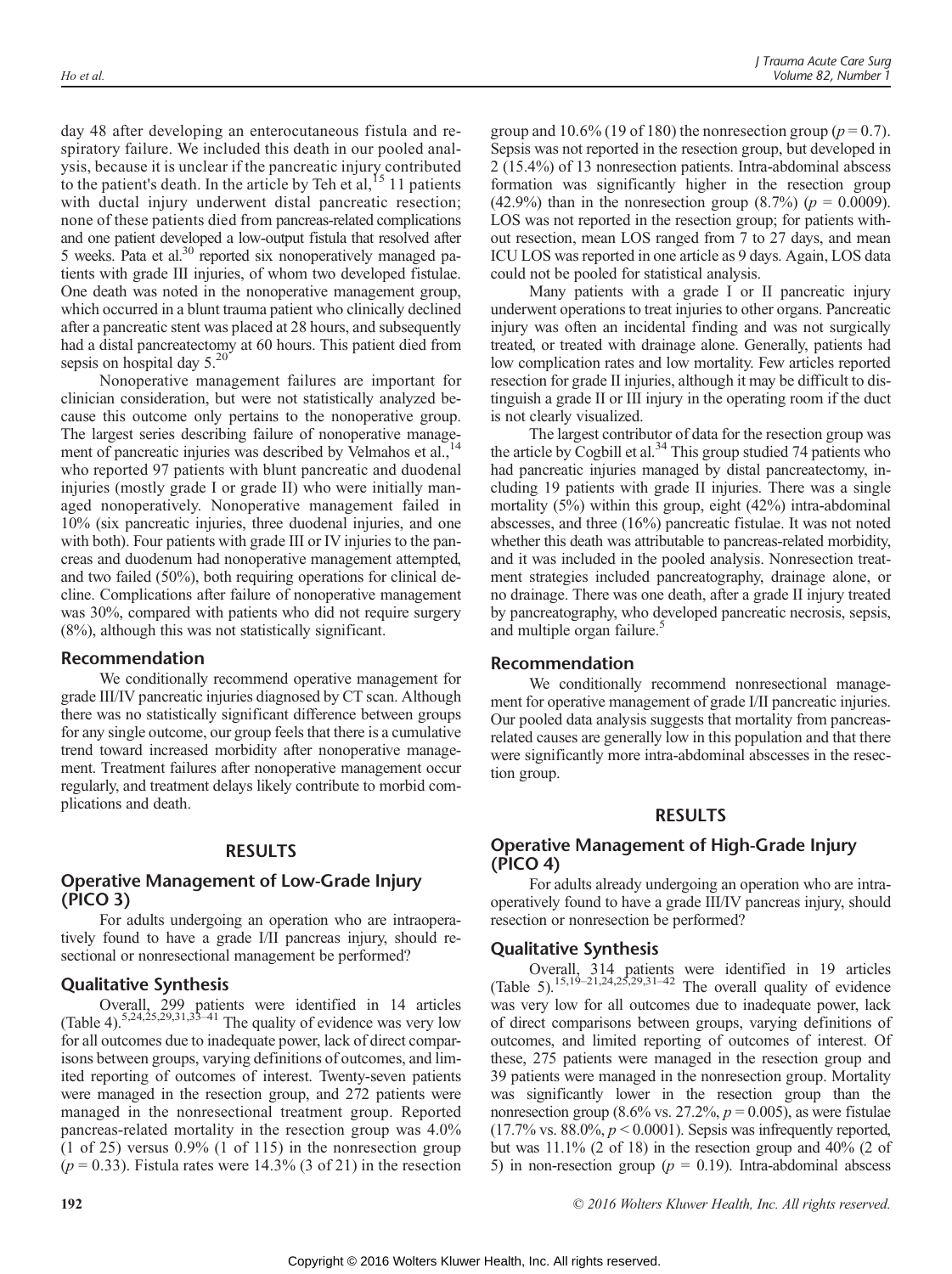| TABLE 4. Operative Management of Low-Grade Injury (PICO 3) |          |                                                |                           |          |             | PICO 3: Resection Compared With Nonresectional Management for Operative Management of Grade I/II Pancreatic Trauma                                                |                              |                   |                                      |                                  |                                                                 |
|------------------------------------------------------------|----------|------------------------------------------------|---------------------------|----------|-------------|-------------------------------------------------------------------------------------------------------------------------------------------------------------------|------------------------------|-------------------|--------------------------------------|----------------------------------|-----------------------------------------------------------------|
|                                                            |          |                                                | <b>Quality Assessment</b> |          |             |                                                                                                                                                                   |                              |                   | Summary of Findings                  |                                  |                                                                 |
| No. Participants                                           |          |                                                |                           |          |             |                                                                                                                                                                   | <b>Study Event Rates (%)</b> |                   |                                      |                                  | <b>Anticipated Absolute Effects</b>                             |
| Follow-up<br>(Studies)                                     | Risk     | of Bias Inconsistency Indirectness Imprecision |                           |          | <b>Bias</b> | Publication Overall Quality<br>of Evidence                                                                                                                        | Resection<br>With no         | Resection<br>With | <b>Relative Effect</b><br>$(95%$ CI) | no Resection<br><b>Risk With</b> | <b>Risk Difference</b><br>With Resection                        |
| 140 (10 studies) Serious* Not serious<br>Death             |          |                                                | Serious*                  | Serious* | None        | $\bigoplus$ $\bigodot$ $\bigcirc$ $\bigvee$ $\text{try}$ $\text{low}$ $1/115$ (0.9%) $1/25$ (4.0%)                                                                |                              |                   | $(0.30 - 71.09)$<br>RR, 4.60         | 9 per 1,000                      | 31 more per 1,000<br>Study population                           |
| Pancreatic fistula or leak<br>201 (7 studies)              | Serious* | Not serious                                    | Serious*                  | Serious* | None        | $\bigoplus$ OO Very low 19/180 (10.5%) 3/21 (14.3%)                                                                                                               |                              |                   | $(0.44 - 4.19)$<br>RR 1.35           | 106 per 1,000                    | (48 fewer to 110 more)<br>37 more per 1,000<br>Study population |
| 13 (2 studies)<br>Sepsis                                   |          | Serious* Not serious                           | Serious*                  | Serious* | None        | $\Theta$ O Very low $2/13$ (15.4%)                                                                                                                                |                              | $\downarrow$      | Not estimable                        |                                  | $(119)$ fewer to $194$ more)<br>Study population                |
| 90 (6 studies)<br>Abscess                                  | Serious* | Not serious                                    | Serious*                  | Serious* | None        | ⊕OOO Very low                                                                                                                                                     | 6/69 (8.7%)                  | 9/21 (42.8%)      | RR 4.93                              | 154 per 1,000                    | Study population<br>No estimate                                 |
|                                                            |          |                                                |                           |          |             |                                                                                                                                                                   |                              |                   | $(1.98 - 12.25)$                     | 87 per 1,000                     | $(120$ more to 563 more)<br>341 more per 1,000                  |
|                                                            |          |                                                |                           |          |             | * Small sample sizes, with no direct comparisons between groups, varying definitions of outcomes, few reported presence or absence of outcomes, inadequate power. |                              |                   |                                      |                                  |                                                                 |

L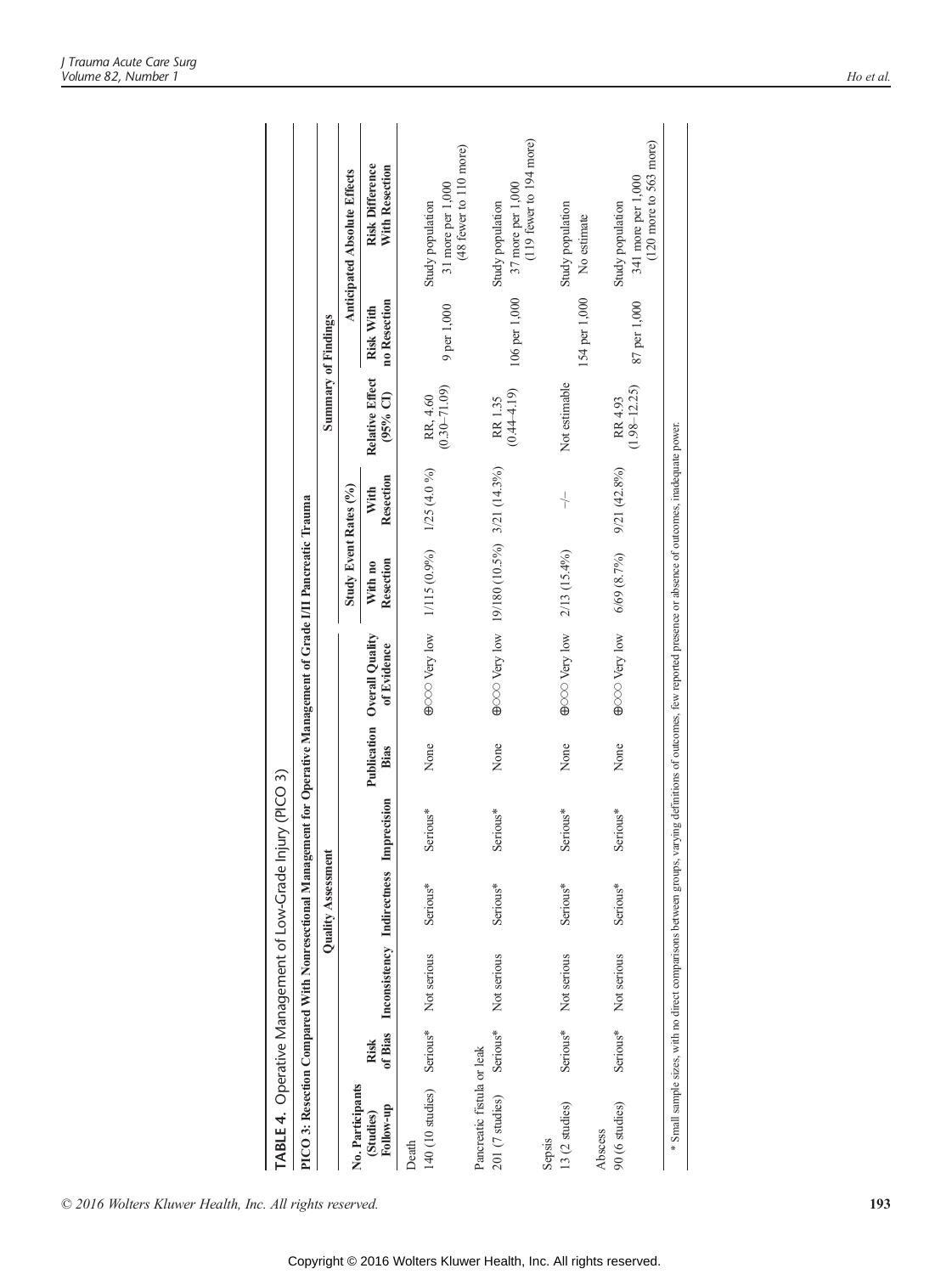| TABLE 5. Operative Management of High-Grade Injury (PICO 4) |                        |                                        |                           |             |      | PICO 4: Resection Compared With Nonresection Management for Operative Management of Grade III/IV Pancreatic Trauma                                                                                                                                                                                                                    |                                 |                     |                                               |                           |                                                                     |
|-------------------------------------------------------------|------------------------|----------------------------------------|---------------------------|-------------|------|---------------------------------------------------------------------------------------------------------------------------------------------------------------------------------------------------------------------------------------------------------------------------------------------------------------------------------------|---------------------------------|---------------------|-----------------------------------------------|---------------------------|---------------------------------------------------------------------|
|                                                             |                        |                                        | <b>Quality Assessment</b> |             |      |                                                                                                                                                                                                                                                                                                                                       |                                 |                     |                                               | Summary of Findings       |                                                                     |
| No. Participants                                            |                        |                                        |                           |             |      |                                                                                                                                                                                                                                                                                                                                       | <b>Study Event</b><br>Rates (%) |                     |                                               |                           | <b>Absolute Effects</b><br>Anticipated                              |
| Follow-up<br>(Studies)                                      | Risk of<br><b>Bias</b> | Inconsistency Indirectness Imprecision |                           |             | Bias | Publication Overall Quality<br>of Evidence                                                                                                                                                                                                                                                                                            | Resection<br>With no            | Resection<br>With   | <b>Relative Effect</b><br>$(95\% \text{ Cl})$ | Risk With no<br>Resection | <b>Risk Difference</b><br><b>With Resection</b>                     |
| 231 (16 studies) Serious*<br>Death                          |                        | Not serious                            | Serious*                  | Not serious | None | $\bigoplus$ $\bigcirc$ $\bigcirc$ $\bigvee$ $\bigcirc$ $\bigvee$ $\bigcirc$ $\bigvee$ $\bigvee$ $\bigvee$ $\bigvee$ $\bigvee$ $\bigvee$ $\bigvee$ $\bigvee$ $\bigvee$ $\bigvee$ $\bigvee$ $\bigvee$ $\bigvee$ $\bigvee$ $\bigvee$ $\bigvee$ $\bigvee$ $\bigvee$ $\bigvee$ $\bigvee$ $\bigvee$ $\bigvee$ $\bigvee$ $\bigvee$ $\bigvee$ |                                 | $(6.6\%)$<br>17/198 | $(0.15 - 0.65)$<br>RR, 0.31                   | 273 per 1,000             | $(344$ fewer to 30 fewer)<br>18 fewer per 1,000<br>Study population |
| Pancreatic fistula or leak<br>183 (11 studies)              | Serious*               | Not serious                            | Serious*                  | Not serious | None | $\bigoplus$ $\bigodot$ $\bigvee$ $\bigcirc$ $\bigvee$ $\bigcirc$ $\bigvee$ $\bigvee$ $\bigvee$ $\bigvee$ $\bigvee$ $\bigvee$ $\bigvee$ $\bigvee$ $\bigvee$ $\bigvee$ $\bigvee$ $\bigvee$ $\bigvee$ $\bigvee$ $\bigvee$ $\bigvee$ $\bigvee$ $\bigvee$ $\bigvee$ $\bigvee$ $\bigvee$ $\bigvee$ $\bigvee$ $\bigvee$ $\bigvee$ $\bigvee$  |                                 | (17.7%)<br>28/158   | $(0.14 - 0.29)$<br>RR, 0.20                   | 880 per 1,000             | 703 fewer per 1,000<br>Study population                             |
| 23 (3 studies)<br>Sepsis                                    | Serious*               | Not serious                            | Serious*                  | Serious*    | None | ⊕ooo Very low                                                                                                                                                                                                                                                                                                                         | 2/5 (40.0%)                     | $(11.1\%)$<br>2/18  | $(0.05 - 1.51)$<br>RR, 0.28                   | 400 per 1,000             | (843 fewer to 562 fewer)<br>299 fewer per 1,000<br>Study population |
| 116 (6 studies)<br>Abscess                                  | Serious*               | Not serious                            | Serious*                  | Serious*    | None | ⊕oo Very low                                                                                                                                                                                                                                                                                                                          | 5/19 (26.3%)                    | (24.7%)<br>24/97    | $(0.41 - 2.15)$<br>RR, 0.94                   | 263 per 1,000             | (742 fewer to 164 more)<br>16 fewer per 1,000<br>Study population   |
|                                                             |                        |                                        |                           |             |      | *Small sample sizes, with no direct comparisons between groups, varying definitions of outcomes, few reported presence or absence of outcomes, inadequate power                                                                                                                                                                       |                                 |                     |                                               |                           | $(232)$ fewer to $200$ more)                                        |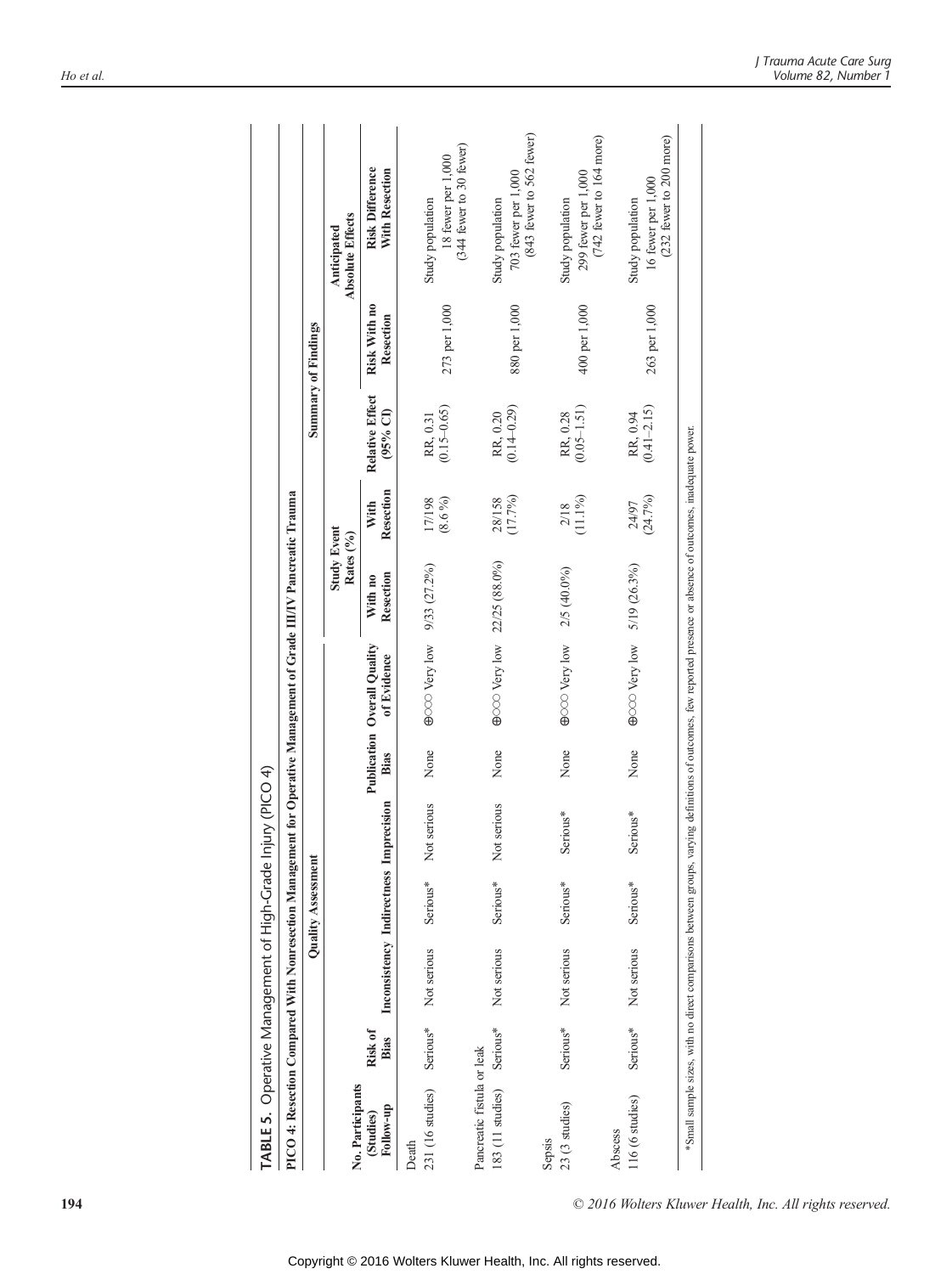|      |                                   |          |                                                                                 |                                                |                                  |                                                                   |                                                                                 |                                                 | <b>Absolute Effects</b><br>Anticipated                                                                                                                                                                                                                                                                                                                                |
|------|-----------------------------------|----------|---------------------------------------------------------------------------------|------------------------------------------------|----------------------------------|-------------------------------------------------------------------|---------------------------------------------------------------------------------|-------------------------------------------------|-----------------------------------------------------------------------------------------------------------------------------------------------------------------------------------------------------------------------------------------------------------------------------------------------------------------------------------------------------------------------|
| Risk |                                   |          | Bias                                                                            |                                                |                                  | With                                                              | <b>Relative Effect</b><br>$(95%$ CI)                                            | no Octreotide<br>Risk With                      | With Octreotide<br><b>Risk Difference</b>                                                                                                                                                                                                                                                                                                                             |
|      |                                   |          |                                                                                 |                                                |                                  |                                                                   |                                                                                 |                                                 |                                                                                                                                                                                                                                                                                                                                                                       |
|      | Serious*                          | Serious* |                                                                                 |                                                |                                  |                                                                   |                                                                                 | 368 per 1,000                                   | $(219$ fewer to $197$ more)<br>11 fewer per 1,000<br>Study population                                                                                                                                                                                                                                                                                                 |
|      |                                   |          |                                                                                 |                                                |                                  |                                                                   |                                                                                 |                                                 |                                                                                                                                                                                                                                                                                                                                                                       |
|      | 104 (2 studies) Serious* Serious* |          | TABLE 6. Routine Postoperative Fistula Prophylaxis<br><b>Quality Assessment</b> | of Bias Inconsistency Indirectness Imprecision | With Octreotide (PICO 6)<br>None | Publication Overall Quality With no<br><b>⊕</b> ○○ Very low 28/76 | of Evidence Octreotide Octreotide<br>10/28<br><b>Study event</b><br>rates $(%)$ | $(36.8\%)$ $(35.7\%)$ $(0.54-1.73)$<br>RR, 0.97 | *Small sample sizes, with no direct comparisons between groups, varying definitions of outcomes, few reported presence of outcomes, inadequate power, dissimilar estimates of outcomes in studies.<br>Summary of Findings<br>PICO 6: Octreotide Compared With No Octreotide for Postoperative Prophylaxis in Patients Who Have Had an Operation for Pancreatic Trauma |

formation was reported in 24.7% (24 of 97) patients in the resection group and 26.3% (5 of 19) patients in the non-resection group,  $p = 1$ . Mean hospital LOS range for the resection group was 21 to 22 days and 24 to 42 days in the nonresection group. Mean ICU LOS was reported in one study with six resected patients and was 6 days. LOS was not uniformly reported in a way that could be pooled for statistical analysis.

Mortality was difficult to extract. Of note, many studies were published before the widespread use of damage control principles. Many patients who did not receive a resection had concomitant injuries precluding intervention, which may be a confounder for higher mortality. Additionally, there were a higher number of ambiguous mortalities (unspecified whether they were pancreas-related) in the nonresectional group, whereas deaths in the resection group were specifically reported to be unrelated to the pancreatic injury and were excluded. If all-cause mortality is counted for both groups, mortality for the resection group rises, and the difference between groups is no longer statistically significant (15% vs. 27.2%,  $p = 0.07$ ).

Patients with no resection typically had drainage with or without repair of pancreatic parenchyma. Two articles focusing on outcomes after "conservative" (no resection) management reported that all patients without resections developed fistulae.<sup>29,36</sup> In the resection group, fistula formation ranged from 10% to 50%.15,20,24,25,31,34,39–<sup>41</sup> These articles described that delayed pancreatic injury diagnosis was accompanied by a high complication rate; additionally, multiple articles described patients with missed injuries at the initial evaluation who subsequently died from sepsis.<sup>32,37,38,40</sup> High-grade pancreatic injuries should be promptly evaluated to ensure expeditious treatment.

## Recommendation

We conditionally recommend resection for operative management of grade III/IV pancreatic injuries. Complications are frequent in both groups. In our pooled analysis, fistula development was associated with nonresection strategies. Pancreas-related mortality was higher in the nonresection group, but this finding was potentially confounded by incomplete mortality reporting and bias. Due to the very low quality of available data, this is a conditional recommendation.

## RESULTS

## Treatment of Grade V Injury (PICO 5)

For adults with total destruction of the head of the pancreas (grade V), should pancreaticoduodenectomy or surgical treatment other than pancreaticoduodenectomy be performed?

## Qualitative Synthesis

Forty-one patients were identified in 13 articles, (see Tables, Supplemental Digital Content 1, [http://links.lww.com/TA/](http://links.lww.com/TA/A830) [A830\)](http://links.lww.com/TA/A830).19,24,25,31,32,36,38,40,41,43–<sup>45</sup> The quality of evidence was very low for all outcomes due to very small groups and inadequate power, lack of direct comparisons between groups, varying definitions of outcomes, and limited reporting of outcomes of interest. Of these, 38 patients had a pancreaticoduodenectomy and five patients were managed without pancreaticoduodenectomy. Reported postoperative mortality was 33.3% (12 of 36) after pancreaticoduodenectomy and 40% (2 of 5) in the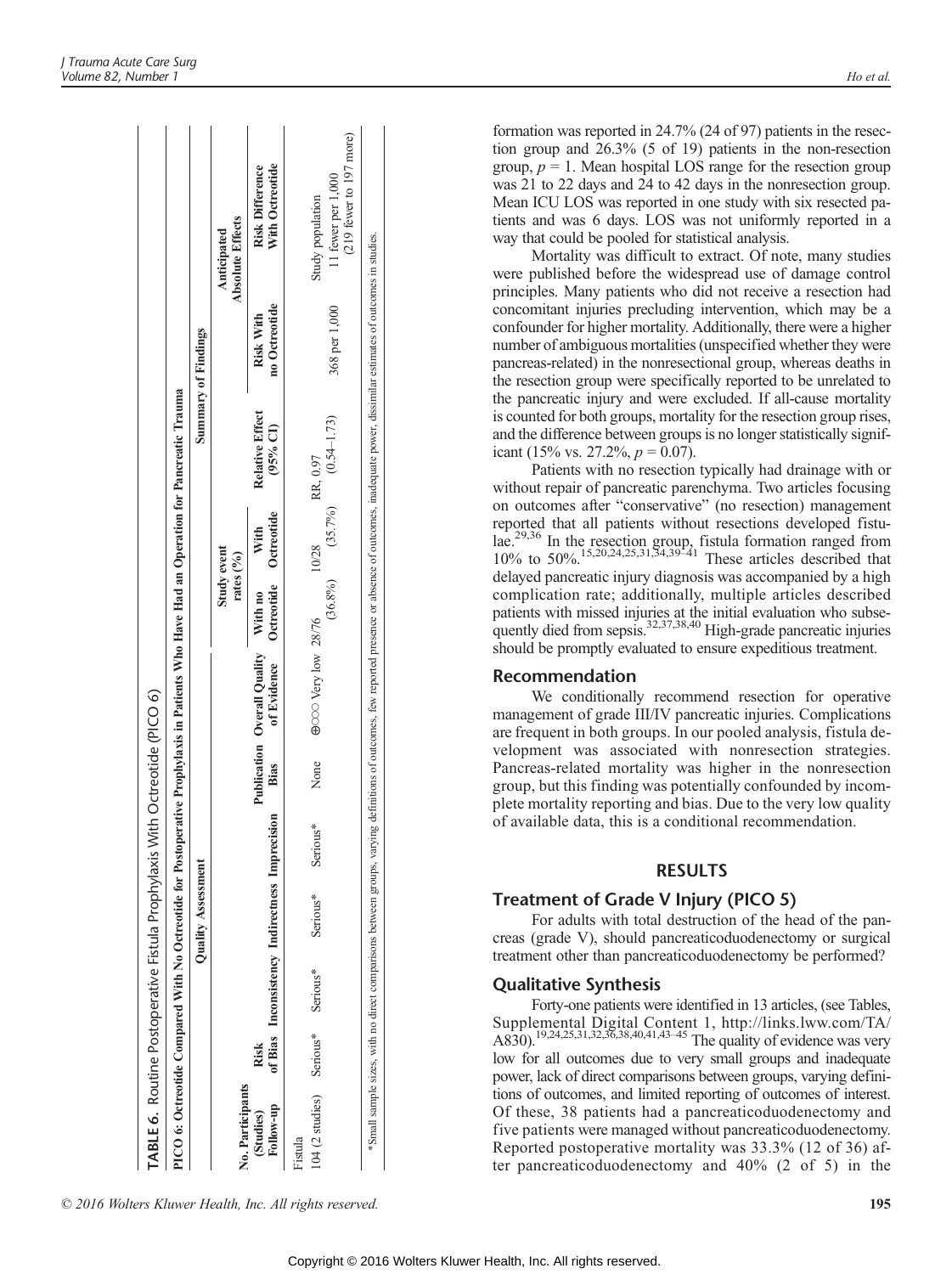non-pancreaticoduodenectomy group  $(p = 1)$ . Fistula rates, sepsis, and intraabdominal abscess formation were not significantly different between groups (all  $p > 0.05$ ), likely due to very small sample sizes. Mean hospital LOS was reported in one study of three pancreaticoduodenectomy patients (24 days); LOS was reported as 28 days for one nonpancreaticoduodenectomy patient, with 7 days in ICU.

As described in Patients and Methods, intraoperative and preoperative deaths are not included in our pooled analysis above. When these deaths are considered, mortality for these injuries rises to 73%. Because some studies did not report preoperative deaths, the true mortality from injuries associated with grade V injuries may exceed 73%. Four different surgeries were attempted on the five patients in the non-pancreaticoduodenectomy group. Two underwent damage control, both of whom died before a definitive procedure could be attempted.<sup>19</sup> One patient survived after debridement and packing and developed a fistula.<sup>24</sup> Two patients survived: one with a pyloric exclusion, gastroenterostomy, and drainage, <sup>43</sup> and the other after a pancreaticojejunostomy with a Rouxen-Y reconstruction.<sup>40</sup> Three studies reported the use of damage control methods. Amongst these studies, mortality was also high, at 27.3% (3 of 11 patients), with all three of the deaths occurring between the initial damage control procedure and definitive management.

#### Recommendation

No recommendation is given. The literature on this topic is limited and dated. Surgical and resuscitation strategies have evolved significantly to include damage control procedures and early balanced resuscitations, making our ability to interpret the available literature limited. Grade V injury to the pancreas is extremely morbid, and the intraoperative and immediate postoperative rate of death is high.

#### RESULTS

### Routine Postoperative Fistula Prophylaxis With Octreotide (PICO 6)

For adult patients who have undergone an operation for pancreatic trauma, should routine octreotide prophylaxis or no octreotide be used?

#### Qualitative Synthesis

Somatostatin analogues have been used in elective surgery for reduction of clinically significant pancreatic leak/ fistula. The use of octreotide to reduce pancreatic leak have had mixed results. Multiple studies in Europe have found to have reduced rates of pancreatic leak or fistula; however, similar studies in the United States as well as meta-analysis have not concurred.<sup>46-48</sup> Thus, routine use of octreotide has not been advocated for pancreatic leak or prevention of leak in elective surgery. Allen et al.<sup>49</sup> showed that the use of Pasireotide, a somatostatin analogue that has a longer half-life than octreotide reduced the postoperative leak, fistula, abscess rate when compared with placebo (9% vs. 21%,  $p = 0.006$ ). This analogue has not been studied in the trauma patient population, and it is unclear whether these results would translate to the pancreatic leak/fistula rates in blunt pancreatic injury patients.

Two studies addressed the routine use of octreotide after pancreatic injury (Table 6).<sup>50,51</sup> The quality of evidence was very low, with no direct comparisons between groups, imprecise outcomes definitions, few reported outcomes, inadequate power, and dissimilar estimates of outcomes between studies. No difference was found for the development of fistulae between patients who received octreotide in the postoperative setting (35.7%) and those who did not (36.8%,  $p = 0.8$ ). Additional uses for octreotide in the literature included fistula treatment and use as an adjunct to nonoperative management; these were not included in our analysis.

Nwariaku et al.<sup>51</sup> retrospectively studied 90 patients diagnosed intraoperatively with pancreatic injury. Of 80 survivors, 21 patients received octreotide (100 μg every 8 hours) and 55 did not; administration was not protocolized. The group that received octreotide had more severe pancreatic injuries (grades III, IV, V) compared with the group that did not (38% vs. 16%), but this was not statistically significant. Patients underwent a variety of procedures, including drainage, resection, and pancreaticoduodenectomy. The overall fistula rate was 40%, and there was no significant difference in fistula rate between patients who did and did not receive octreotide. In the subgroup of patients with higher-grade injuries (grades III-V), the fistula rate was 53%, with no difference between groups. There was also no statistical difference in duration of fistula drainage ( $25 \pm 5$  days in the octreotide group vs.  $16 \pm 2$  days in the no octreotide group).

Amirata et al.<sup>50</sup> described 28 patients with pancreatic injury, of whom seven were treated with octreotide. Dosing was inconsistent, ranging from 150 to 600 μg per day. All seven patients treated with postoperative octreotide developed no complications, whereas six of the 21 patients not treated with octreotide developed pancreatic complications.

#### Recommendation

We conditionally recommend against the routine use of octreotide for postoperative prophylaxis related to traumatic pancreatic injuries to prevent fistula. Data are limited, but pooled data show no difference in outcomes between groups. The subcommittee concluded that the less invasive (no medication) strategy would be preferable with no difference in outcomes.

#### RESULTS

## Routine Splenectomy With Distal Pancreatectomy (PICO 7)

For adults undergoing a distal pancreatectomy for trauma, should routine splenectomy or splenic preservation be performed?

## Qualitative Synthesis

Two hundred thirty-four patients were identified in 13 articles, (see Tables, Supplemental Digital Content 1, [http://links.](http://links.lww.com/TA/A830) [lww.com/TA/A830](http://links.lww.com/TA/A830)).<sup>28,32,35,37,38,40,42,52–56</sup> The quality of evidence was very low due to lack of direct comparisons between groups, varying definitions of outcomes, few reported outcomes, and inadequate power. Splenectomy was performed in 154 patients, and 80 patients had a splenic preserving distal pancreatectomy. Splenic preservation was only used for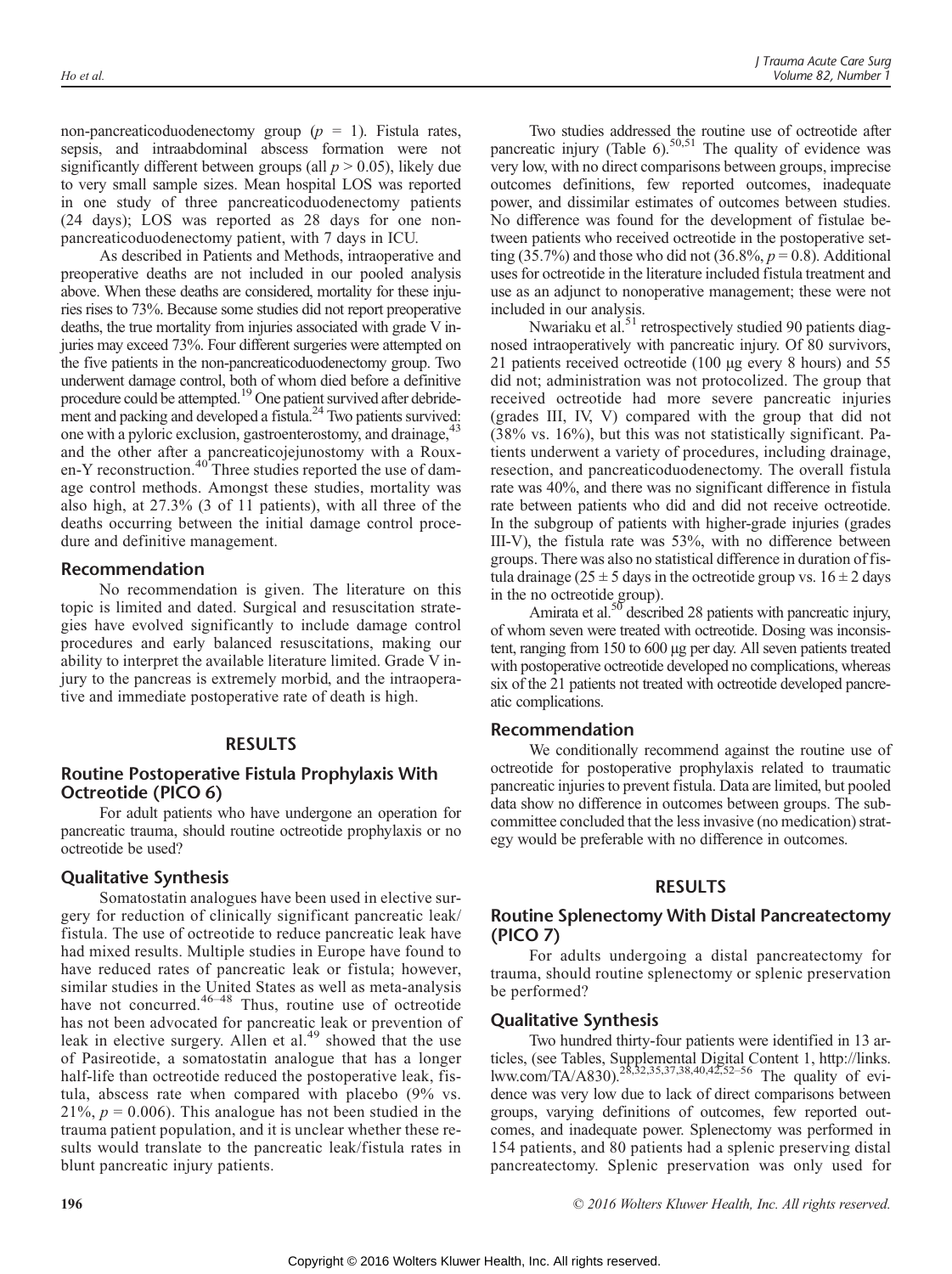hemodynamically stable patients. Mortality was similar, 9.2% in the splenectomy group and 7.7% after splenic preservation  $(p = 0.49)$ . Postoperative sepsis was also similar (21.1% vs.  $21.6\%$ ,  $p = 1$ ). Overwhelming postsplenectomy infection (OPSI) and blood loss were not reported. Total operative time was reported in two articles; mean operative time for distal pancreatectomy with splenectomy was 164 minutes in one article versus 285 minutes for a spleen-preserving distal pancreatectomy in a different article; these raw numbers do not account for additional procedures. Pachter et  $al<sup>53</sup>$  found that the operative time for the pancreatectomy part of the operation for patients who had splenic preservation was 51 minutes.

Splenic preservation can be technically challenging and is more time-consuming than a distal pancreatectomy but leads to the future benefit of a decreased risk of OPSI. Estimates suggest that the lifetime risk of OPSI is approximately 5% for patients who receive splenectomy for hematologic disorders, and lower for trauma patients.57 One study suggests that the incidence of severe late OPSI after trauma splenectomy was 0.21 per 1000 person-years of exposure, with the majority occurring greater than 5 years after splenectomy.<sup>58</sup> No reports of OPSI were found in our review.

In these articles, mortality causes were ambiguous, but there was no difference in mortality between groups. Of note, one study of six cases of splenic salvage<sup>55</sup> reported two severe complications related to bleeding, one patient died from hemorrhagic shock, which developed within 12 hours postoperatively. One additional patient had a return to the OR for bleeding from the splenic vein and required a delayed splenectomy.

#### Recommendations

No recommendation is given. Existing data do not support either treatment modality, although splenic preservation was only considered for stable patients. If either the stability of the patient or the surgeon's ability to safely preserve the spleen is in doubt, a distal pancreatectomy with splenectomy is a reasonable choice.

## USING THESE GUIDELINES IN CLINICAL PRACTICE

These guidelines represent a detailed summary of the literature regarding treatment for pancreatic trauma. Most studies are from large trauma centers and may not be applicable to all centers or all situations and are intended to inform the decision-making process rather than to replace clinical judgment. Pancreatic injuries without involvement of the pancreatic duct appear to have low morbidity, and therefore management without resection appears to be safe. Higher-grade injuries involving the pancreatic duct have increased attributable morbidity and mortality as well as potential for deterioration if treatment is delayed, and literature supports resection in these cases.

## **CONCLUSION**

In summary, we propose the following recommendations:

(1) For adult patients with grade I or II injury to the pancreas identified on CT scan, we conditionally recommend nonoperative management.

- (2) For adult patients with grade III or IV injury to the pancreas identified on CT scan, we conditionally recommend operative intervention.
- (3) For adult patients with grade I or II injuries to the pancreas who are undergoing an operation, we conditionally recommend non-resectional management.
- (4) For adult patients with grade III or IV injuries to the pancreas who are undergoing an operation, we conditionally recommend resectional management.
- (5) For adult patients with grade V injuries to the pancreas who are undergoing an operation, we give no recommendation regarding whether a pancreaticoduodenectomy or a surgical procedure other than pancreaticoduodenectomy should be performed.
- (6) For adult patients who have undergone an operation for pancreatic trauma, we conditionally recommend against the routine use of octreotide prophylaxis.
- (7) For adult patients undergoing a distal pancreatectomy for pancreatic trauma, we give no recommendation regarding whether routine splenectomy or splenic preservation should be performed.

#### **DISCLOSURE**

Dr. Bokhari was a Bristol Myers Squibb panel participant in last 36 months and is on the Speaker panel for Abbott Point of Care.

Dr. Haut is the primary investigator of a contract (CE-12-11-4489) with the Patient-Centered Outcomes Research Institute (PCORI), entitled "Preventing Venous Thromboembolism: Empowering Patients and Enabling Patient-Centered Care via Health Information Technology." Dr. Haut receives royalties from Lippincott, Williams, Wilkins for a book, Avoiding Common ICU Errors. Dr. Haut is a paid consultant and speaker for the "Preventing Avoidable Venous Thromboembolism—Every Patient, Every Time" VHA IMPERATIV® Advantage Performance Improvement Collaborative and the Illinois Surgical Quality Improvement Collaborative. Source of Funding: None.

#### **REFERENCES**

- 1. Akhrass R, Yaffe MB, Brandt CP, Reigle M, Fallon WF Jr, Malangoni MA. Pancreatic trauma: a ten-year multi-institutional experience. Am Surg. 1997; 63(7):598–604.
- 2. Heuer M, Hussmann B, Lefering R, Taeger G, Kaiser GM, Paul A, Lendemans S. Pancreatic injury in 284 patients with severe abdominal trauma: outcome, course, and treatment algorithm. Langenbecks Arch Surg. 2011;396(7):1067–1076.
- 3. Antonacci N, Di Saverio S, Ciaroni V, Biscardi A, Giugni A, Cancellieri F, Coniglio C, Cavallo P, Giorgini E, Baldoni F, et al. Prognosis and treatment of pancreaticoduodenal traumatic injuries: which factors are predictors of outcome? J Hepatobiliary Pancreat Sci. 2011;18(2):195–201.
- 4. Jurkovich GJ, Carrico CJ. Pancreatic trauma. Surg Clin North Am. 1990; 70(3):575–593.
- 5. Timberlake GA. Blunt pancreatic trauma: experience at a rural referral center. Am Surg. 1997;63(3):282–286.
- 6. Scollay JM, Yip VS, Garden OJ, Parks RW. A population-based study of pancreatic trauma in Scotland. World J Surg. 2006;30(12): 2136–2141.
- 7. Sheldon GF, Cohn LH, Blaisdell FW. Surgical treatment of pancreatic trauma. J Trauma. 1970;10(9):795–800.
- 8. Sims EH, Mandal AK, Schlater T, Fleming AW, Lou MA. Factors affecting outcome in pancreatic trauma. J Trauma. 1984;24(2):125–128.
- 9. Smith AD Jr, Woolverton WC, Weichert RF 3rd, Drapanas T. Operative management of pancreatic and duodenal injuries. *J Trauma*. 1971;11(7): 570–576.
- 10. Lucas CE. Diagnosis and treatment of pancreatic and duodenal injury. Surg Clin North Am. 1977;57(1):49–65.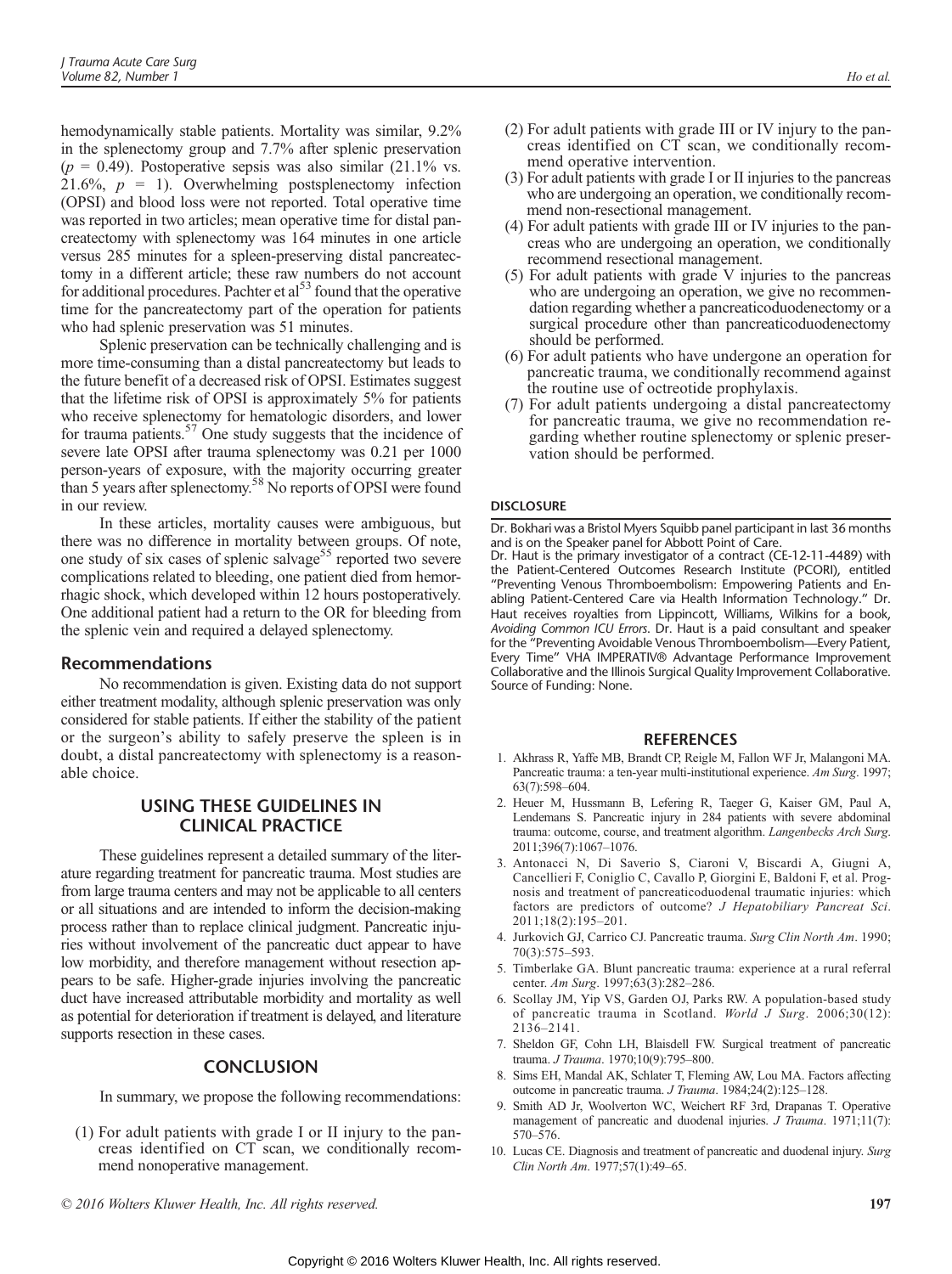- 11. Bradley EL 3rd. Chronic obstructive pancreatitis as a delayed complication of pancreatic trauma. HPB Surg. 1991;5(1):49–59; discussion −60.
- 12. Kao LS, Bulger EM, Parks DL, Byrd GF, Jurkovich GJ. Predictors of morbidity after traumatic pancreatic injury. J Trauma. 2003;55(5): 898–905.
- 13. Phelan HA, Velmahos GC, Jurkovich GJ, Friese RS, Minei JP, Menaker JA, Philp A, Evans HL, Gunn ML, Eastman AL, et al. An evaluation of multidetector computed tomography in detecting pancreatic injury: results of a multicenter AAST study. J Trauma. 2009;66(3):641–646; discussion  $6 - 7$ .
- 14. Velmahos GC, Tabbara M, Gross R, Willette P, Hirsch E, Burke P, Emhoff T, Gupta R, Winchell RJ, Patterson LA, et al. Blunt pancreatoduodenal injury: a multicenter study of the Research Consortium of New England Centers for Trauma (ReCONECT). Arch Surg. 2009;144(5):413–419; discussion  $9 - 20.$
- 15. Teh SH, Sheppard BC, Mullins RJ, Schreiber MA, Mayberry JC. Diagnosis and management of blunt pancreatic ductal injury in the era of highresolution computed axial tomography. Am J Surg. 2007;193(5):641–643; discussion 3.
- 16. Panda A, Kumar A, Gamanagatti S, Bhalla AS, Sharma R, Kumar S, Mishra B. Evaluation of diagnostic utility of multidetector computed tomography and magnetic resonance imaging in blunt pancreatic trauma: a prospective study. Acta Radiol. 2015;56(4):387–396.
- 17. Bhasin DK, Rana SS, Rawal P. Endoscopic retrograde pancreatography in pancreatic trauma: need to break the mental barrier. J Gastroenterol Hepatol. 2009;24(5):720–728.
- 18. Foley WJ, Fry WJ. Pancreatic trauma. Postgrad Med. 1969;45(6):106–109.
- 19. Lee KJ, Kwon J, Kim J, Jung K. Management of blunt pancreatic injury by applying the principles of damage control surgery: experience at a single institution. Hepatogastroenterology. 2012;59(118):1970–1975.
- 20. Lin BC, Liu NJ, Fang JF, Kao YC. Long-term results of endoscopic stent in the management of blunt major pancreatic duct injury. Surg Endosc. 2006;20(10):1551–1555.
- 21. Hamidian Jahromi A, D'Agostino HR, Zibari GB, Chu QD, Clark C, Shokouh-Amiri H. Surgical versus nonsurgical management of traumatic major pancreatic duct transection: institutional experience and review of the literature. Pancreas. 2013;42(1):76–87.
- 22. Kerwin AJ, Haut ER, Burns JB, Como JJ, Haider A, Stassen N, Dahm P. Eastern Association for the Surgery of Trauma Practice Management Guidelines Ad Hoc C. The Eastern Association of the Surgery of Trauma approach to practice management guideline development using Grading of Recommendations, Assessment, Development, and Evaluation (GRADE) methodology. The Journal of Trauma and Acute Care Surgery. 2012;73(5 Suppl 4): S283–S287.
- 23. Callcut RA, Como J, Patel MB, Velopulos C, Chiu WC, Kerwin AJ, Lau BD, Ferrada P, Dahm P, Sultan S, Falck-Ytter Y, Robinson BRH, Haut ER. Writing an EAST Practice Management Guideline (PMG): A Step-By-Step How-To-Guide. 2015. [https://www.east.org/education/treatment-guidelines/](https://www.east.org/education/treatment-guidelines/using-grade-in-east-practice-management-guidelines) [using-grade-in-east-practice-management-guidelines](https://www.east.org/education/treatment-guidelines/using-grade-in-east-practice-management-guidelines). 2015.
- 24. Al-Ahmadi K, Ahmed N. Outcomes after pancreatic trauma: experience at a single institution. *Can J Surg.* 2008;51(2):118-124.
- 25. el-Boghdadly S, al-Yousef Z, al Bedah K. Pancreatic injury: an audit and a practical approach. Ann R Coll Surg Engl. 2000;82(4):258–262.
- 26. Kaman L, Iqbal J, Pall M, Bhukal I, Behera A, Singh G, Singh R. Current management of pancreatic trauma. Trop Gastroenterol. 2012;33(3): 200–206.
- 27. Kim HS, Lee DK, Kim IW, Baik SK, Kwon SO, Park JW, Cho NC, Rhoe BS. The role of endoscopic retrograde pancreatography in the treatment of traumatic pancreatic duct injury. Gastrointest Endosc. 2001;54(1): 49–55.
- 28. Lee PH, Lee SK, Kim GU, Hong SK, Kim JH, Hyun YS, Park DH, Lee SS, Seo DW, Kim MH. Outcomes of hemodynamically stable patients with pancreatic injury after blunt abdominal trauma. Pancreatology. 2012;12(6):487–492.
- 29. Lewis G, Knottenbelt JD, Krige JE. Conservative surgery for trauma to the pancreatic head: is it safe? Injury. 1991;22(5):372–374.
- 30. Pata G, Casella C, Di Betta E, Grazioli L, Salerni B. Extension of nonoperative management of blunt pancreatic trauma to include grade III injuries: a safety analysis. World J Surg. 2009;33(8):1611-1617.
- 31. Young PR Jr, Meredith JW, Baker CC, Thomason MH, Chang MC. Pancreatic injuries resulting from penetrating trauma: a multi-institution review. Am Surg. 1998;64(9):838–843; discussion 43–4.
- 32. Lin BC, Chen RJ, Fang JF, Hsu YP, Kao YC, Kao JL. Management of blunt major pancreatic injury. J Trauma. 2004;56(4):774–778.
- 33. Ahmad I, Branicki FJ, Ramadhan K, El-Ashaal Y, Abu-Zidan FM. Pancreatic injuries in the United Arab Emirates. Scand J Surg. 2008;97(3): 243–247.
- 34. Cogbill TH, Moore EE, Morris JA Jr, Hoyt DB, Jurkovich GJ, Mucha P Jr, Ross SE, Feliciano DV, Shackford SR. Distal pancreatectomy for trauma: a multicenter experience. J Trauma. 1991;31(12):1600–1606.
- 35. Degiannis E, Levy RD, Potokar T, Lennox H, Rowse A, Saadia R. Distal pancreatectomy for gunshot injuries of the distal pancreas. Br J Surg. 1995;82(9):1240–1242.
- 36. Degiannis E, Levy RD, Velmahos GC, Potokar T, Florizoone MG, Saadia R. Gunshot injuries of the head of the pancreas: conservative approach. World J Surg. 1996;20(1):68–71; discussion 2.
- 37. Fabian TC, Kudsk KA, Croce MA, Payne LW, Mangiante EC, Voeller GR, Britt LG. Superiority of closed suction drainage for pancreatic trauma. A randomized, prospective study. Ann Surg. 1990;211(6):724–728; discussion 8–30.
- 38. Olah A, Issekutz A, Haulik L, Makay R. Pancreatic transection from blunt abdominal trauma: early versus delayed diagnosis and surgical management. Dig Surg. 2003;20(5):408–414.
- 39. Rickard MJ, Brohi K, Bautz PC. Pancreatic and duodenal injuries: keep it simple. ANZ J Surg. 2005;75(7):581-586.
- 40. Sukul K, Lont HE, Johannes EJ. Management of pancreatic injuries. Hepatogastroenterology. 1992;39(5):447–450.
- 41. Krige JE, Kotze UK, Hameed M, Nicol AJ, Navsaria PH. Pancreatic injuries after blunt abdominal trauma: an analysis of 110 patients treated at a level 1 trauma centre. S Afr J Surg. 2011;49(2: 58, 60, 2–4 passim).
- 42. Robey E, Mullen JT, Schwab CW. Blunt transection of the pancrease treated by distal pancreatectomy, splenic salvage and hyperalimentation. Four cases and review of the literature. Ann Surg. 1982;196(6):695–699.
- 43. Ivatury RR, Nallathambi M, Rao P, Stahl WM. Penetrating pancreatic injuries. Analysis of 103 consecutive cases. Am Surg. 1990;56(2):90–95.
- 44. Nance FC, DeLoach DH. Pancreaticoduodenectomy following abdominal trauma. J Trauma. 1971;11(7):577–585.
- 45. Salam A, Warren WD, Kalser M, Laguna V. Pancreatoduodenectomy for trauma: clinical and metabolic studies. Ann Surg. 1972;175(5):663–672.
- 46. Lowy AM, Lee JE, Pisters PW, Davidson BS, Fenoglio CJ, Stanford P, Jinnah R, Evans DB. Prospective, randomized trial of octreotide to prevent pancreatic fistula after pancreaticoduodenectomy for malignant disease. Ann Surg. 1997;226(5):632–641.
- 47. Yeo CJ, Cameron JL, Lillemoe KD, Sauter PK, Coleman J, Sohn TA, Campbell KA, Choti MA. Does prophylactic octreotide decrease the rates of pancreatic fistula and other complications after pancreaticoduodenectomy? Results of a prospective randomized placebo-controlled trial. Ann Surg. 2000; 232(3):419–429.
- 48. Jin K, Zhou H, Zhang J, Wang W, Sun Y, Ruan C, Hu Z, Wang Y. Systematic review and meta-analysis of somatostatin analogues in the prevention of postoperative complication after pancreaticoduodenectomy. Dig Surg. 2015;32(3):196–207.
- 49. Allen PJ, Gönen M, Brennan MF, Bucknor AA, Robinson LM, Pappas MM, Carlucci KE, D'Angelica MI, DeMatteo RP, Kingham TP, et al. Pasireotide for postoperative pancreatic fistula. N Engl J Med. 2014; 370(21):2014–2022.
- 50. Amirata E, Livingston DH, Elcavage J. Octreotide acetate decreases pancreatic complications after pancreatic trauma. Am J Surg. 1994;168(4): 345–347.
- 51. Nwariaku FE, Terracina A, Mileski WJ, Minei JP, Carrico CJ. Is octreotide beneficial following pancreatic injury? Am J Surg. 1995;170 (6):582–585.
- 52. Ivatury RR, Simon RJ, Guignard J, Kazigo J, Gunduz Y, Stahl WM. The spleen at risk after penetrating trauma. J Trauma. 1993;35(3): 409–414.
- 53. Pachter HL, Hofstetter SR, Liang HG, Hoballah J. Traumatic injuries to the pancreas: the role of distal pancreatectomy with splenic preservation. J Trauma. 1989;29(10):1352–1355.